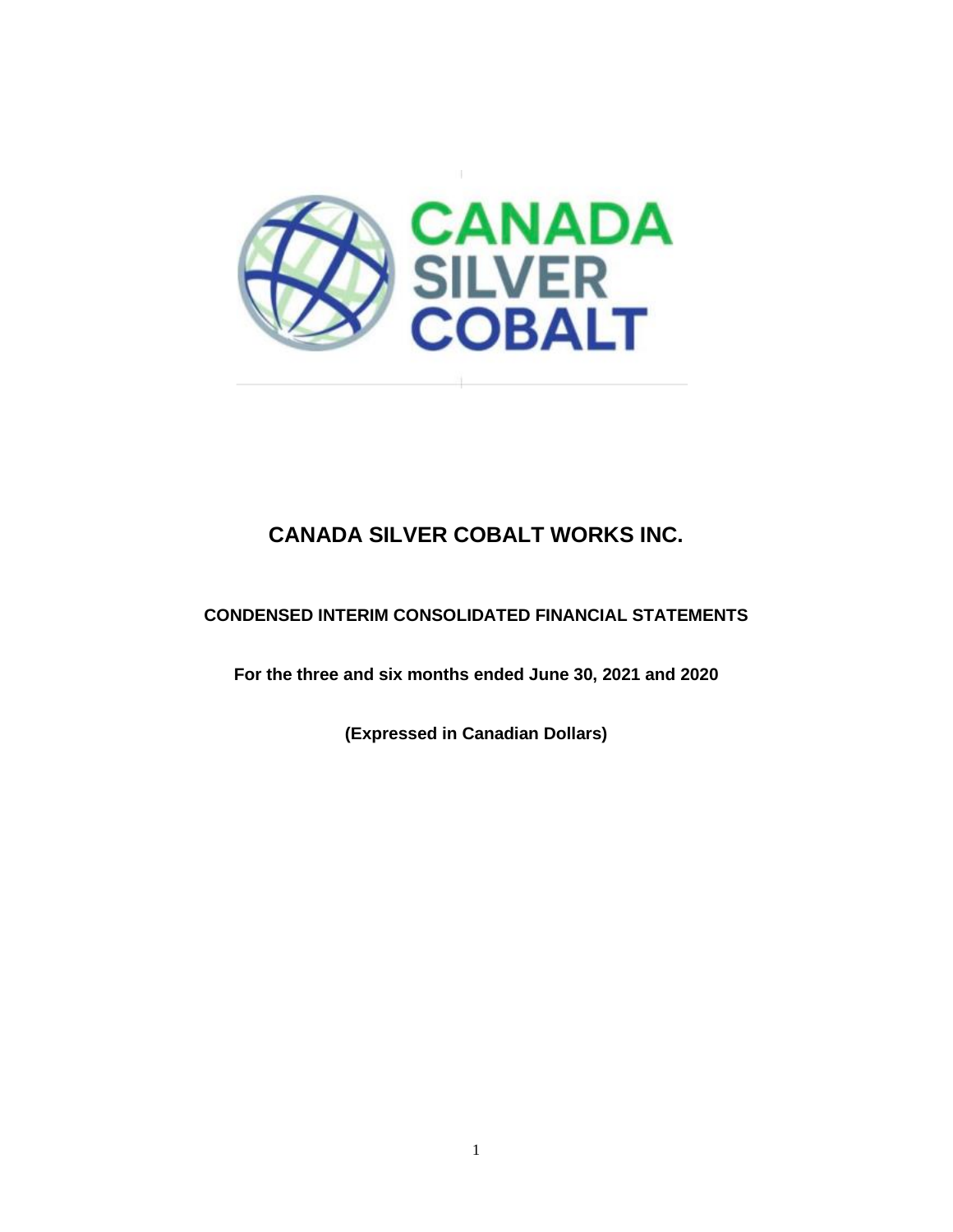#### **Responsibility for Financial Statements**

The accompanying unaudited interim condensed consolidated financial statements of Canada Silver Cobalt Works Inc. (Formerly Canada Cobalt Works Inc. and Castle Silver Resources Inc.) (the "Company") for the three and six months ended June 30, 2021 have been prepared by management in accordance with International Financial Reporting Standards applicable to interim financial statements (see note 2) to the unaudited interim condensed consolidated financial statements. Recognizing that the Company is responsible for both the integrity and objectivity of the unaudited financial statements, management is satisfied that these unaudited interim condensed consolidated financial statements have been fairly presented.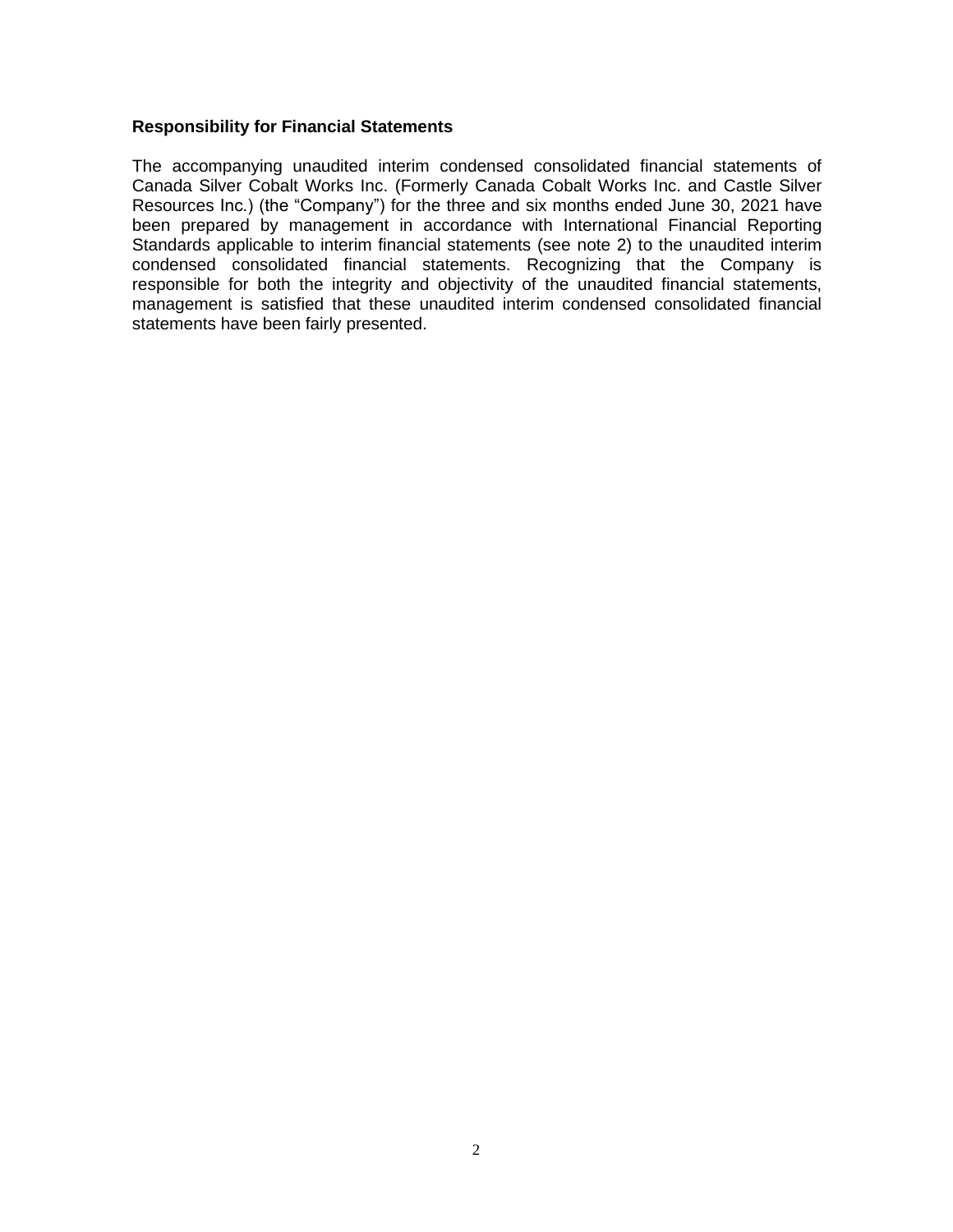(Formerly Canada Cobalt Works Inc)

#### Condensed Interim Consolidated Statements of Financial Position (Unaudited - expressed in Canadian Dollars)

|                                        |              | As at                   | As at          |
|----------------------------------------|--------------|-------------------------|----------------|
|                                        | <b>Notes</b> | <b>June 30,</b>         | December 31,   |
|                                        |              | 2021                    | 2020           |
|                                        |              |                         |                |
|                                        |              | $\overline{\mathbf{s}}$ | \$             |
| <b>ASSETS</b>                          |              |                         |                |
| <b>Current assets</b>                  |              |                         |                |
| Cash                                   |              | 505,855                 | 6,421,345      |
| Amounts receivable                     | 4            | 2,372,411               | 1,048,199      |
| Prepaid expenses                       |              | 53,047                  | 119,632        |
| Short term investments                 | 5            | 1,522,500               |                |
| <b>Total current assets</b>            |              | 4,453,813               | 7,589,176      |
|                                        |              |                         |                |
|                                        | 8            |                         |                |
| Property, plant, and equipment         |              | 1,969,513               | 1,774,659      |
|                                        |              |                         |                |
|                                        |              |                         |                |
|                                        |              |                         |                |
| <b>Total assets</b>                    |              | 6,423,326               | 9,363,835      |
|                                        |              |                         |                |
| <b>EQUITY AND LIABILITIES</b>          |              |                         |                |
|                                        |              |                         |                |
| <b>Liabilities</b>                     |              |                         |                |
| <b>Current liabilities</b>             |              |                         |                |
| Trade payables and accrued liabilities | 10           | 1,572,148               | 766,695        |
|                                        |              |                         |                |
|                                        |              |                         |                |
| <b>Total liabilities</b>               |              | 1,572,148               | 766,695        |
| <b>Equity</b>                          |              |                         |                |
| Share capital                          | 9            | 46,447,600              | 43,818,244     |
| Reserves                               | 9            | 8,177,037               | 8,345,327      |
| Contributed surplus                    |              | 5,409,107               | 4,844,479      |
| <b>Deficit</b>                         |              | (55, 182, 566)          | (48, 410, 910) |
|                                        |              |                         |                |
| <b>Total equity</b>                    |              | 4,851,178               | 8,597,140      |
|                                        |              |                         |                |
| <b>Total equity and liabilities</b>    |              | 6,423,326               | 9,363,835      |

**Nature of Business and Going Concern** (Note 1), **Exploration and Evaluation Projects** (Note 7), **Commitments and Contingencies** (Note 13) and **Subsequent Events** (Note 14)

#### **APPROVED BY THE BOARD:**

*"Frank Basa" "Jacques Monette"* Director Director Director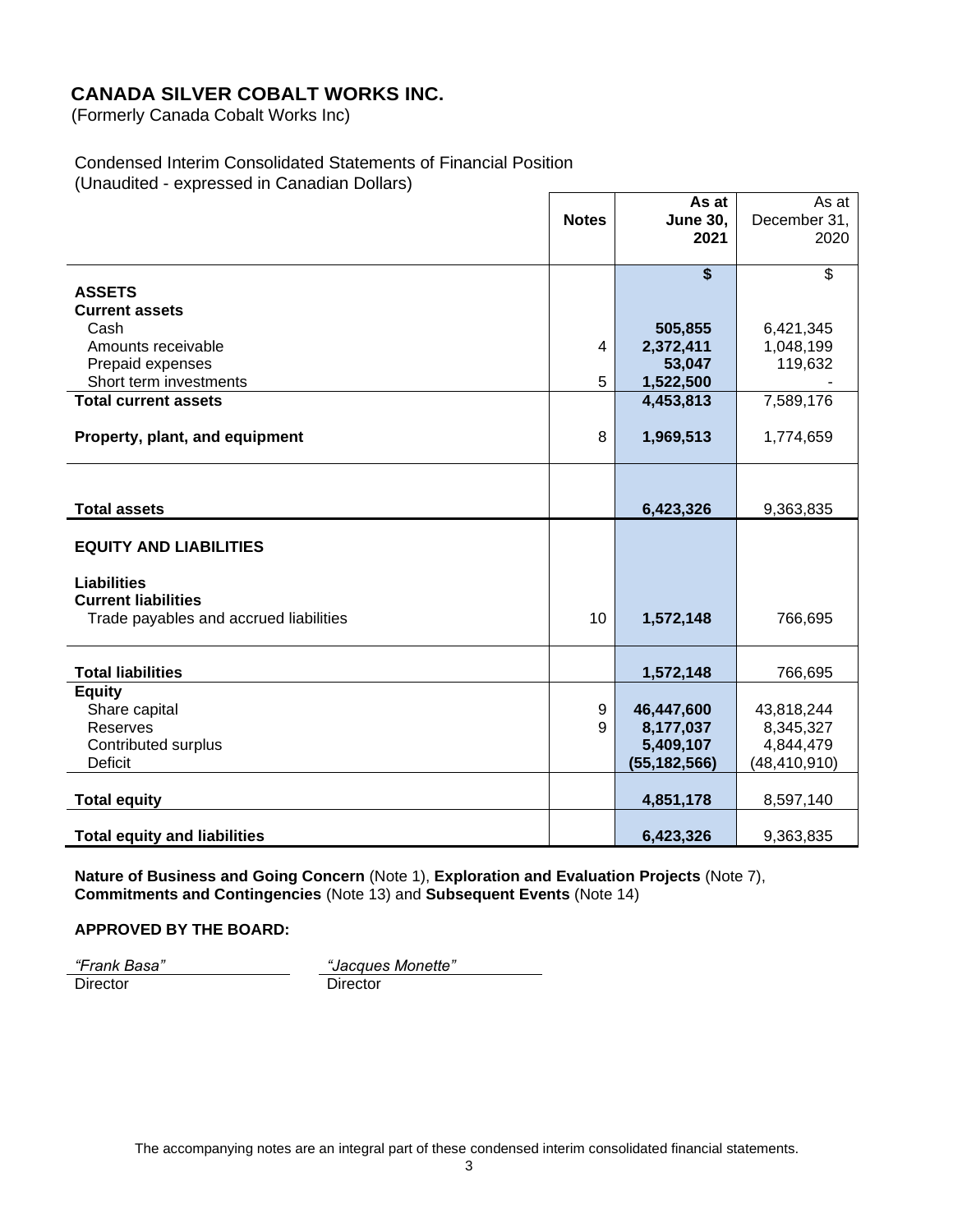(Formerly Canada Cobalt Works Inc)

Condensed Interim Consolidated Statements of Loss and Comprehensive Loss (Unaudited - expressed in Canadian Dollars)

|                                                            |                | Three months ended |                  | <b>Six months ended</b> |                  |  |
|------------------------------------------------------------|----------------|--------------------|------------------|-------------------------|------------------|--|
|                                                            | <b>Notes</b>   | <b>June 30.</b>    | <b>June 30.</b>  | <b>June 30,</b>         | <b>June 30,</b>  |  |
|                                                            |                | 2021               | 2020             | 2021                    | 2020             |  |
|                                                            |                |                    | \$               |                         | S                |  |
| <b>Expenses</b>                                            |                |                    |                  |                         |                  |  |
| Exploration and evaluation                                 | $\overline{7}$ | 2,416,207          | 486,073          | 4,474,514               | 1,418,110        |  |
| Corporate                                                  |                |                    |                  |                         |                  |  |
| Accounting and audit                                       |                | 575                |                  | 16,575                  | 10,177           |  |
| Admin and general expenses                                 |                | 33,286             |                  | 49,249                  | 5,875            |  |
| Corporate development                                      |                |                    |                  | 60,000                  |                  |  |
| Filing costs and shareholders' information                 |                | 79,393             | 28,999           | 140,514                 | 110,879          |  |
| Legal fees                                                 |                | 8,535              |                  | 15,743                  | 45,287           |  |
| Marketing and communications                               |                | 74,591             | 119,465          | 347,721                 | 138,096          |  |
| Consulting and professional fees                           |                | 123,565            | 255,986          | 248,608                 | 545,110          |  |
| Salaries and wages                                         |                | 16,134<br>151,558  | 16,580<br>94,249 | 33,069                  | 28,124<br>94,249 |  |
| Temiskaming testing laboratory<br>Stock-based compensation | 9              | 77,907             |                  | 373,091<br>166,811      | 433,195          |  |
| Travel, lodging and food                                   |                | 263                | 957              | 5,657                   | 20,460           |  |
| <b>Total corporate expenses</b>                            |                | 565,807            | 516,236          | 1,457,038               | 1,431,452        |  |
|                                                            |                |                    |                  |                         |                  |  |
| <b>Other items</b>                                         |                |                    |                  |                         |                  |  |
| Other (income) expenses                                    |                | 194,023            | (115, 342)       | 383,894                 | (334,030)        |  |
| Premium on flow-through shares                             |                | (214, 540)         |                  | (214, 540)              | (160,000)        |  |
| Unrealized loss on marketable securities                   | 5              | 52,500             |                  | 670,750                 |                  |  |
| <b>Total other items</b>                                   |                | 31,983             | (115, 342)       | 840,104                 | (494, 030)       |  |
| <b>Total expenses</b>                                      |                | 3,013,997          | 886,967          | 6,771,656               | 2,355,532        |  |
| Net loss and comprehensive loss for the period             |                | (3,013,997)        | (886, 967)       | (6,771,656)             | (2,355,532)      |  |
|                                                            |                |                    |                  |                         |                  |  |
| Net loss per share - basic and diluted                     |                | (0.024)            | (0.009)          | (0.055)                 | (0.026)          |  |
| Weighted average number of shares                          |                |                    |                  |                         |                  |  |
| outstanding basic and diluted                              |                | 123,823,089        |                  | 93,785,840 122,614,487  | 90,781,031       |  |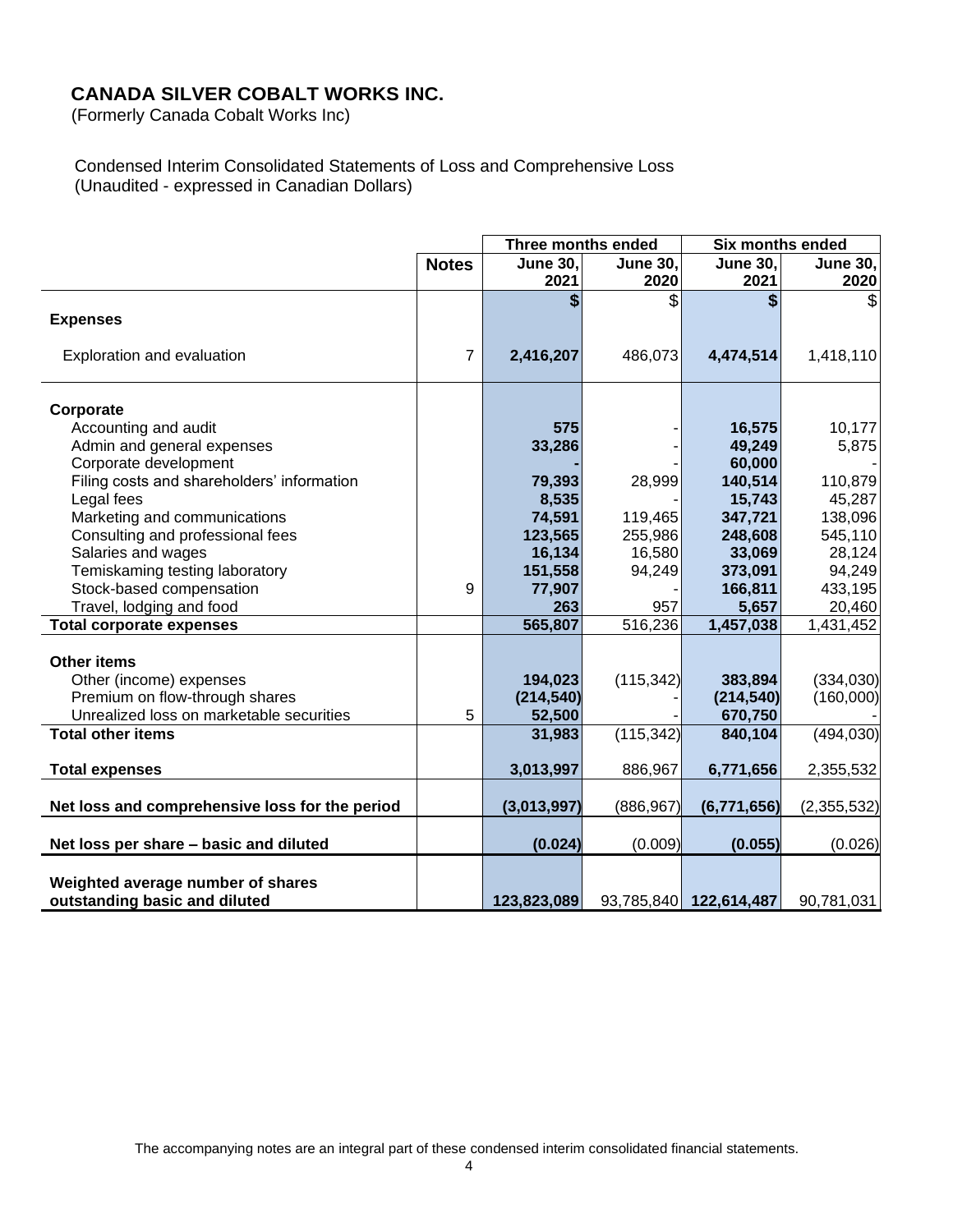(Formerly Canada Cobalt Works Inc.) Condensed Interim Consolidated Statements of Changes in Equity

|                                                              | Number of     | <b>Share</b>   |                 | <b>Contributed</b> |                | <b>Total Equity</b> |
|--------------------------------------------------------------|---------------|----------------|-----------------|--------------------|----------------|---------------------|
|                                                              | <b>Shares</b> | <b>Capital</b> | <b>Reserves</b> | <b>Surplus</b>     | <b>Deficit</b> | (Deficit)           |
|                                                              |               |                |                 |                    |                | S                   |
| Balances, December 31, 2019                                  | 90,275,528    | 29,690,079     | 3,825,909       | 4,456,096          | (37, 455, 224) | 516,860             |
| Private placements                                           | 2,000,000     | 1,006,000      | 194,000         |                    |                | 1,200,000           |
| <b>Exercise of warrants</b>                                  | 3,120,960     | 1,533,720      |                 |                    |                | 1,533,720           |
| Exercise of options                                          | 410,000       | 97,500         |                 |                    |                | 97,500              |
| Exercise of warrants - book value                            |               | 331,754        | (331, 754)      |                    |                |                     |
| Exercise of options - book value                             |               | 97,650         | (97, 650)       |                    |                |                     |
| Options and warrants cancelled or expired                    |               |                | (130, 200)      | 130,200            |                |                     |
| Stock-based compensation                                     |               |                | 463,589         |                    |                | 463,589             |
| Share issue costs                                            |               | (110, 570)     | (21, 323)       |                    |                | (131, 893)          |
| Net loss for the period                                      |               |                |                 |                    | (2,355,532)    | (2,355,532)         |
|                                                              |               |                |                 |                    |                |                     |
| Balances, June 30, 2020                                      | 95,806,488    | 32,646,133     | 3,902,571       | 4,586,296          | (39, 810, 758) | 1,324,242           |
| Private placements                                           | 19,858,939    | 8,491,491      | 2,989,629       |                    |                | 11,481,120          |
| <b>Exercise of warrants</b>                                  |               | 701            |                 |                    |                | 701                 |
| Exercise of options                                          | 1,500,000     | 384,500        |                 |                    |                | 384,500             |
| Exercise of warrants -book value                             |               | 698            | (698)           |                    |                |                     |
| Exercise of options - book value                             |               | 408,952        | (408, 952)      |                    |                |                     |
| Options and warrants cancelled or expired                    |               |                | (258, 183)      | 258,183            |                |                     |
| Issued for equipment and exploration and evaluation projects | 3,751,647     | 2,239,275      | 1,505,873       |                    |                | 3,745,148           |
| Stock-based compensation                                     |               |                | 476,139         |                    |                | 476,139             |
| Share issue costs                                            |               | (353,506)      | 138,948         |                    |                | (214, 558)          |
| Net loss for the period                                      |               |                |                 |                    | (8,600,152)    | (8,600,152)         |
|                                                              |               |                |                 |                    |                |                     |
| Balances, December 31, 2020                                  | 120,917,064   | 43,818,244     | 8,345,327       | 4,844,479          | (48, 410, 910) | 8,597,140           |
| Private placements                                           | 6,026,282     | 2,408,962      | 411,021         |                    |                | 2,819,983           |
| <b>Exercise of warrants</b>                                  | 15,000        | 8,250          |                 |                    |                | 8,250               |
| Exercise of options                                          | 968,000       | 237,150        |                 |                    |                | 237,150             |
| Exercise of warrants -book value                             |               | 1,140          | (1, 140)        |                    |                |                     |
| Exercise of options - book value                             |               | 237,897        | (237, 897)      |                    |                |                     |
| Options and warrants cancelled or expired                    |               |                | (564, 627)      | 564,627            |                |                     |
| Stock-based compensation                                     |               |                | 166,811         |                    |                | 166,811             |
| Share issue costs                                            |               | (264, 043)     | 57,543          |                    |                | (206, 500)          |
| Net loss for the period                                      |               |                |                 |                    | (6,771,656)    | (6,771,656)         |
| Balances, June 30, 2021                                      | 127,926,346   | 46,447,600     | 8,177,037       | 5,409,106          | (55, 182, 566) | 4,851,178           |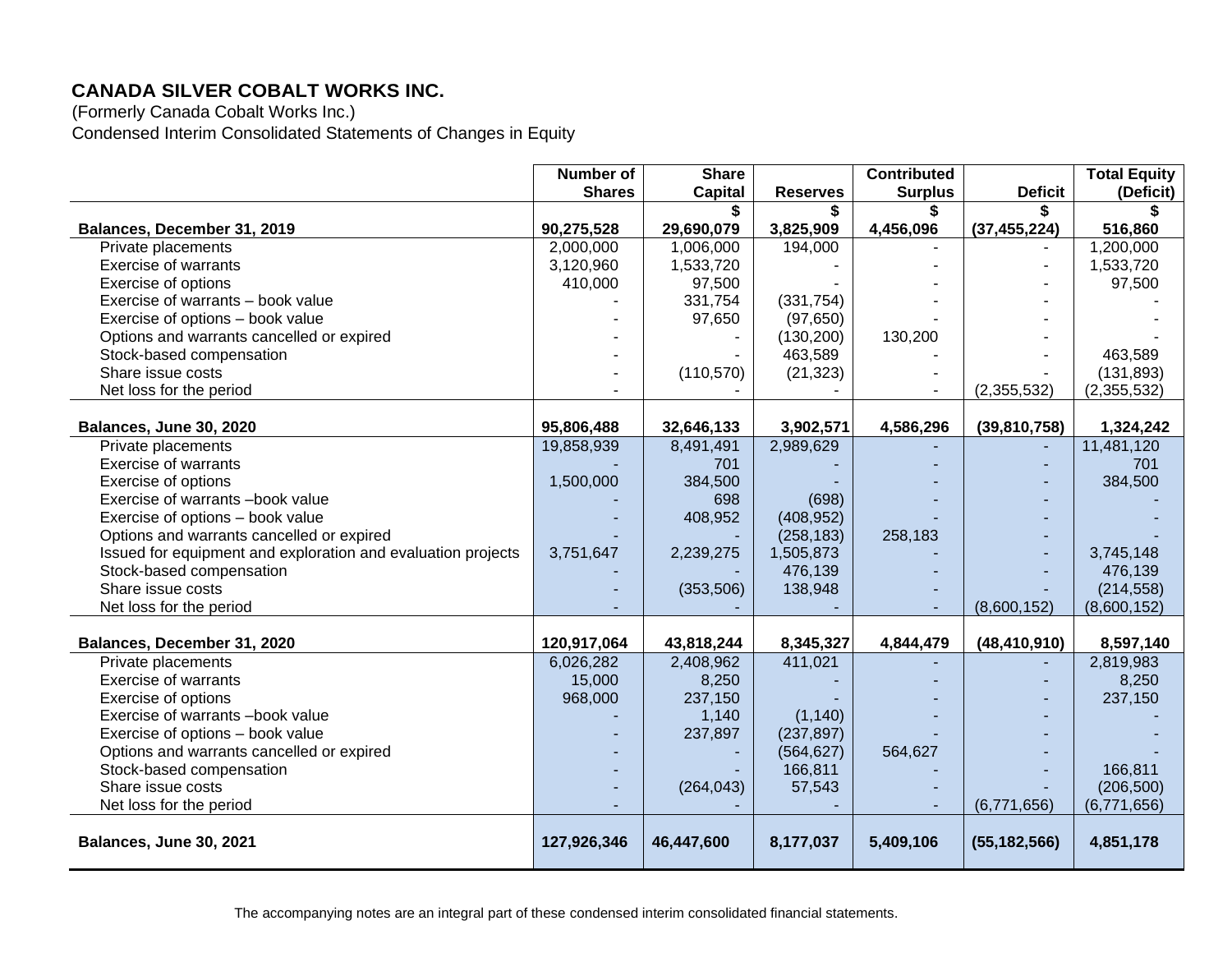## **CANADA COBALT WORKS INC.**

(Formerly Canada Cobalt Works Inc) Condensed Interim Consolidated Statements of Cash Flows For the six months ended June 30, 2021 and 2020 (Unaudited - expressed in Canadian Dollars)

|                                                                      |              | <b>June 30,</b>    | <b>June 30,</b>   |
|----------------------------------------------------------------------|--------------|--------------------|-------------------|
|                                                                      | <b>Notes</b> | 2021               | 2020              |
|                                                                      |              | \$                 | \$                |
| <b>OPERATING ACTIVITIES</b>                                          |              |                    |                   |
| Loss before tax                                                      |              | (6,771,656)        | (2,355,532)       |
| Adjustments for:                                                     |              |                    |                   |
| Amortization                                                         | 8            | 134,153<br>166,811 | 47,443<br>433,195 |
| Stock-based compensation<br>Unrealized loss on marketable securities | 9<br>5       | 670,750            |                   |
| Flow through premium                                                 |              | 214,540            |                   |
| Operating cash flows before movements in working capital             |              |                    |                   |
| (Increase) decrease in amounts receivable                            |              | 675,788            | 61,002            |
| Decrease in prepaid expenses                                         |              | 66,585             | 50,000            |
| Increase (decrease) in trade payables and accrued liabilities        |              | 590,913            | (265, 600)        |
|                                                                      |              |                    |                   |
| Cash used in operating activities                                    |              | (4, 252, 116)      | (2,029,492)       |
|                                                                      |              |                    |                   |
| <b>INVESTING ACTIVITIES</b>                                          |              |                    |                   |
|                                                                      |              |                    |                   |
| Purchase of property, plant, and equipment                           |              | (329,007)          | (295, 853)        |
| Purchase of marketable securities                                    | 5            | (2, 193, 250)      |                   |
|                                                                      |              |                    |                   |
| Cash used in investing activities                                    |              | (2,522,257)        | (295, 853)        |
| <b>FINANCING ACTIVITIES</b>                                          |              |                    |                   |
| Issuance of common shares and warrants                               |              | 819,983            | 1,098,500         |
| Share issue costs                                                    |              | (206, 500)         |                   |
| Option and warrant exercise                                          |              | 245,400            | 1,631,370         |
|                                                                      |              |                    |                   |
| <b>Cash from financing activities</b>                                |              | 858,883            | 2,729,870         |
|                                                                      |              |                    |                   |
| Increase (decrease) in cash                                          |              | (5,915,490)        | 404,525           |
| Cash - beginning of period                                           |              | 6,421,345          | 685,716           |
|                                                                      |              |                    |                   |
| Cash - end of period                                                 |              | 505,855            | 1,090,240         |
|                                                                      |              |                    |                   |

#### **Supplemental Cash Flow Information**

|                                              | <b>June 30.</b> | June 30, |
|----------------------------------------------|-----------------|----------|
|                                              | 2021            | 2020     |
| Amounts due from private placement investors | 2,000,000       |          |
| <b>Finders warrants</b>                      | 57,543          |          |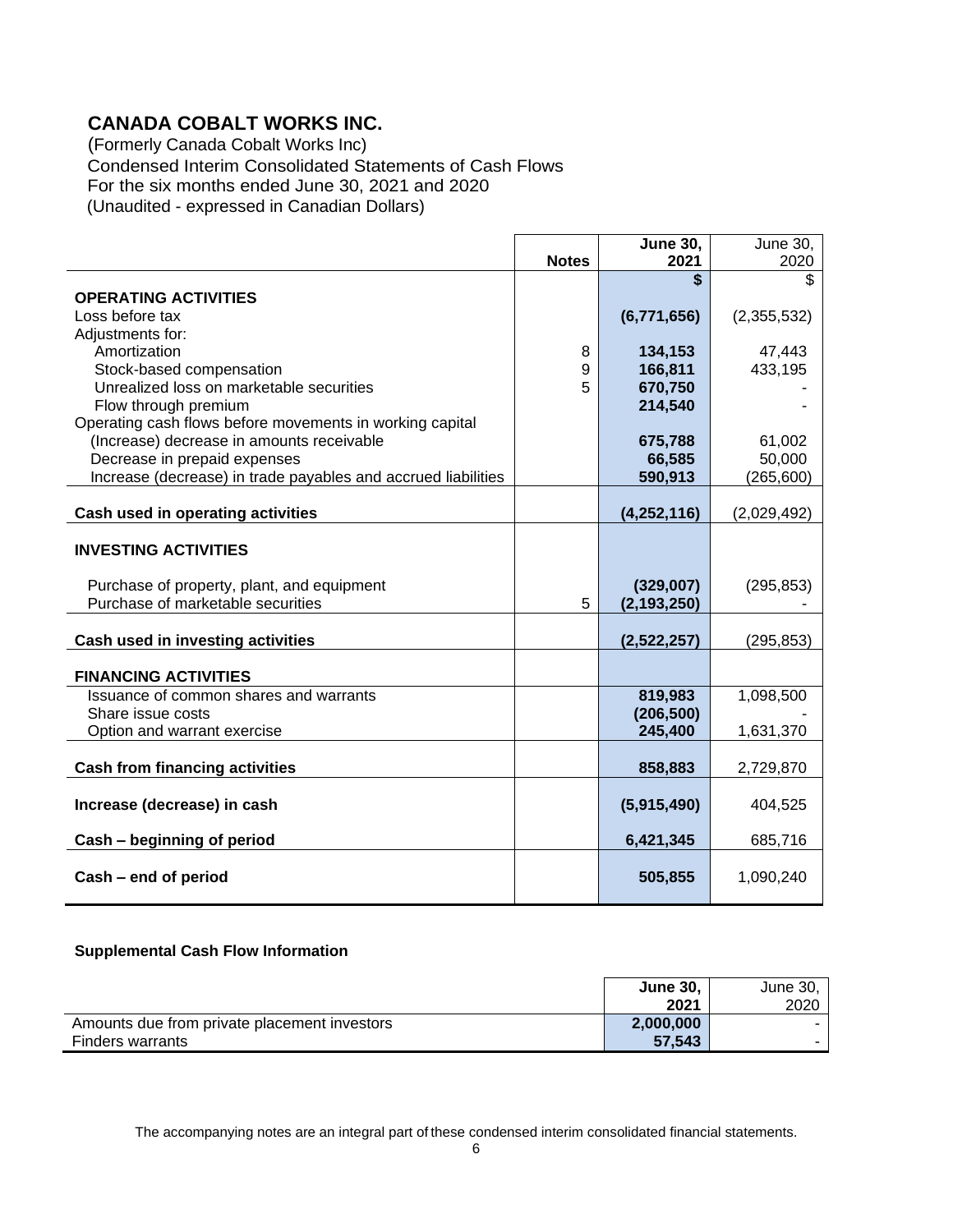## **1. NATURE OF BUSINESS AND GOING CONCERN**

#### **Nature of business**

Canada Silver Cobalt Works Inc. ("CCW" or the "Company") was incorporated on April 29, 2005 pursuant to the Canada Business Corporations Act. The address of the Company's head office is 3028 Quadra Court, Coquitlam, BC V3B 5X6. CCW's principal business activities are the acquisition, evaluation, exploration and development of mineral properties. To date, the Company has not realized any revenues from its properties.

These consolidated financial statements were approved by the Board of Directors on August 30, 2021.

Although the Company has taken steps to verify title to the properties on which it is conducting exploration and evaluation activities, and in which it has an interest, in accordance with industry standards for the current stage of exploration of such properties, these procedures do not guarantee the Company's title. Property title may be subject to unregistered prior agreements, government licensing requirements or regulations, social licensing requirements, non-compliance with regulatory and environmental requirements and aboriginal land claims.

#### **Going concern**

As at June 30, 2021, the Company had not yet achieved profitable operations, had a working capital balance of \$2,881,665 (December 31, 2020: \$6,822,481). For the six months ended June 30, 2021 the Company incurred a net loss of \$6,771,656 (2020: \$2,355,532), had cash outflow from operations of \$4,252,116 (2020: \$2,029,492), had accumulated losses of \$55,182,566 (December 31, 2020: \$48,410,910) and expects to incur future losses in the development of its business. These items represent material uncertainties which cast significant doubt about the ability of the Company to continue as a going concern. The Company is in the process of exploring its properties and has not yet determined whether these properties contain economically recoverable reserves. The continued operations of the Company are dependent upon the discovery of economically recoverable reserves, the ability of the Company to obtain the financing to complete the necessary exploration and development of such property and upon attaining future profitable production or proceeds from disposition of the properties. Management is actively pursuing additional sources of financing, and while it has been successful in doing so in the past, there can be no assurance it will be able to do so in thefuture.

These consolidated financial statements have been prepared on a going concern basis and do not reflect the adjustments to the carrying values of assets and liabilities and the reported expenses and statement of financial position classifications that would be necessary if the Company were unable to realize its assets and settle its liabilities as a going concern in the normal course of operations. Such adjustments could be material.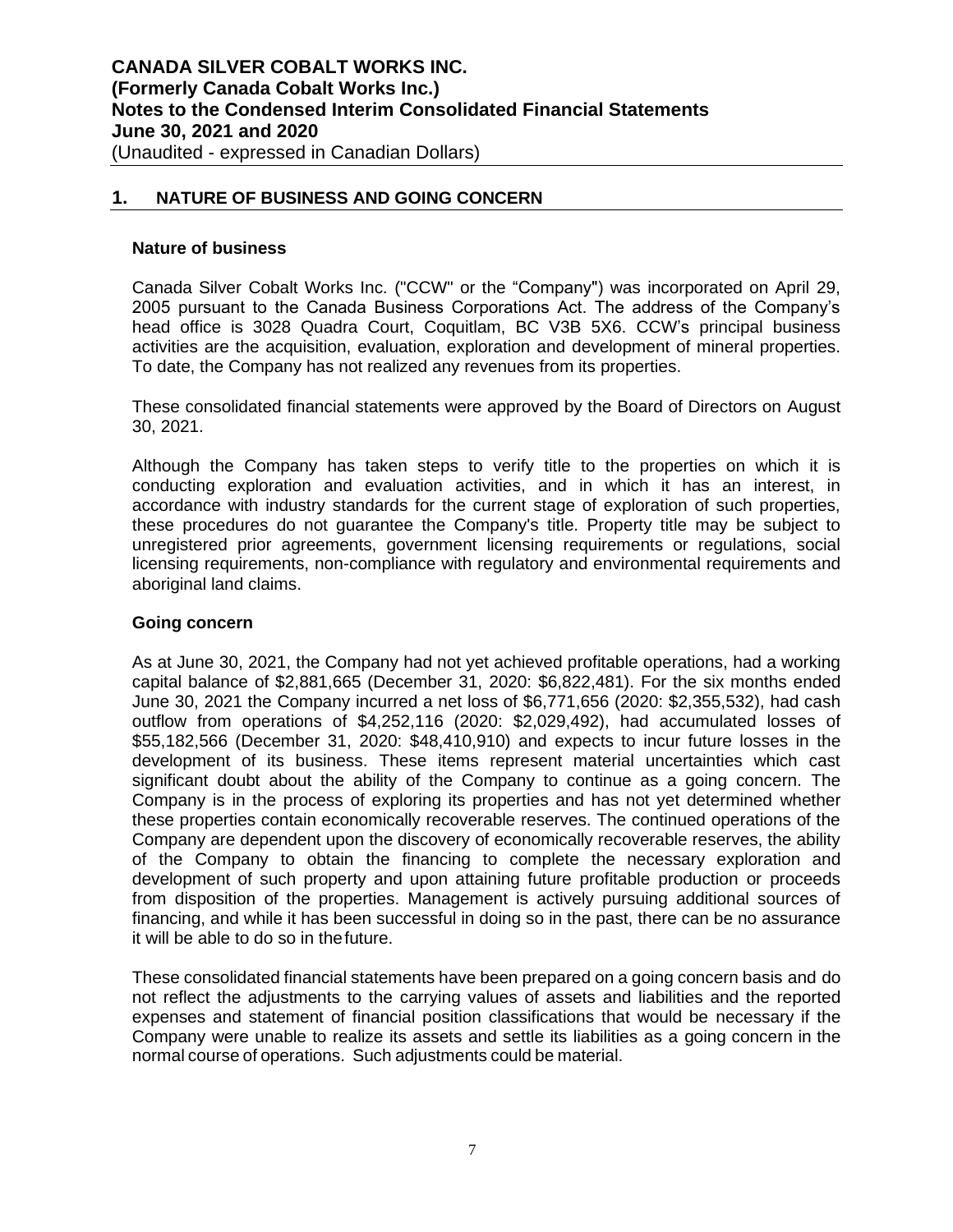(Unaudited - expressed in Canadian Dollars)

Since January 1, 2020, the outbreak of the novel coronavirus, specifically identified as "COVID-19", has resulted in governments worldwide enacting emergency measures to combat the spread of the virus. These measures, which include the implementation of travel bans, self-imposed quarantine periods and social distancing, have caused material disruption to businesses globally resulting in an economic slowdown. Global equity markets have experienced significant volatility and weakness. Governments and central banks have reacted with significant monetary and fiscal interventions designed to stabilize economic conditions. The duration and impact of the COVID-19 outbreak is unknown at this time, as is the efficacy of the government and central bank interventions. It is not possible to reliably estimate the length and severity of these developments and the impact on the financial results and condition of the Company, or on its ability to raise capital to fund exploration and operations, in future periods. While the Company has not been significantly impacted by the COVID-19 outbreak, it is not possible to reliably estimate the ongoing effect on the Company.

## **2. BASIS OF PRESENTATION AND STATEMENT OF COMPLIANCE**

### **Statement of Compliance**

These condensed interim consolidated financial statements have been prepared in accordance with IFRS applicable to the preparation of interim financial statements, including IAS 34, as required by National Instrument  $52-107$  sec.  $3.2(1)(b)(ii)$ , and do not include all the information required for full annual financial statements by International Financial Reporting Standards ("IFRS") as issued by the International Accounting Standard Board ("IASB").

These condensed interim consolidated financial statements should be read in conjunction with the Company's audited consolidated financial statements for the year ended December 31, 2020 which includes the information necessary or useful to understanding the Company's business and financial statement presentation.

## **Basis of presentation and functional currency**

These consolidated financial statements have been prepared on the historical cost basis except for certain financial instruments that have been measured at fair value. The consolidated financial statements have been presented on an accrual basis except for cash flow information. The presentation and functional currency of the Company and its subsidiary is the Canadian dollar.

#### **Significant accounting estimates and judgments**

The preparation of these consolidated financial statements requires management to make judgments and estimates that affect the reported amounts of assets and liabilities at the date of the financial statements and reported amounts of expenses during the reporting period. Actual outcomes could differ from these judgments and estimates. The consolidated financial statements include judgments and estimates which, by their nature, are uncertain. The impacts of such judgments and estimates are pervasive throughout the consolidated financial statements and may require accounting adjustments based on future occurrences. Revisions to accounting estimates are recognized in the period in which the estimate is revised and in future periods when the revision affects both current and future periods.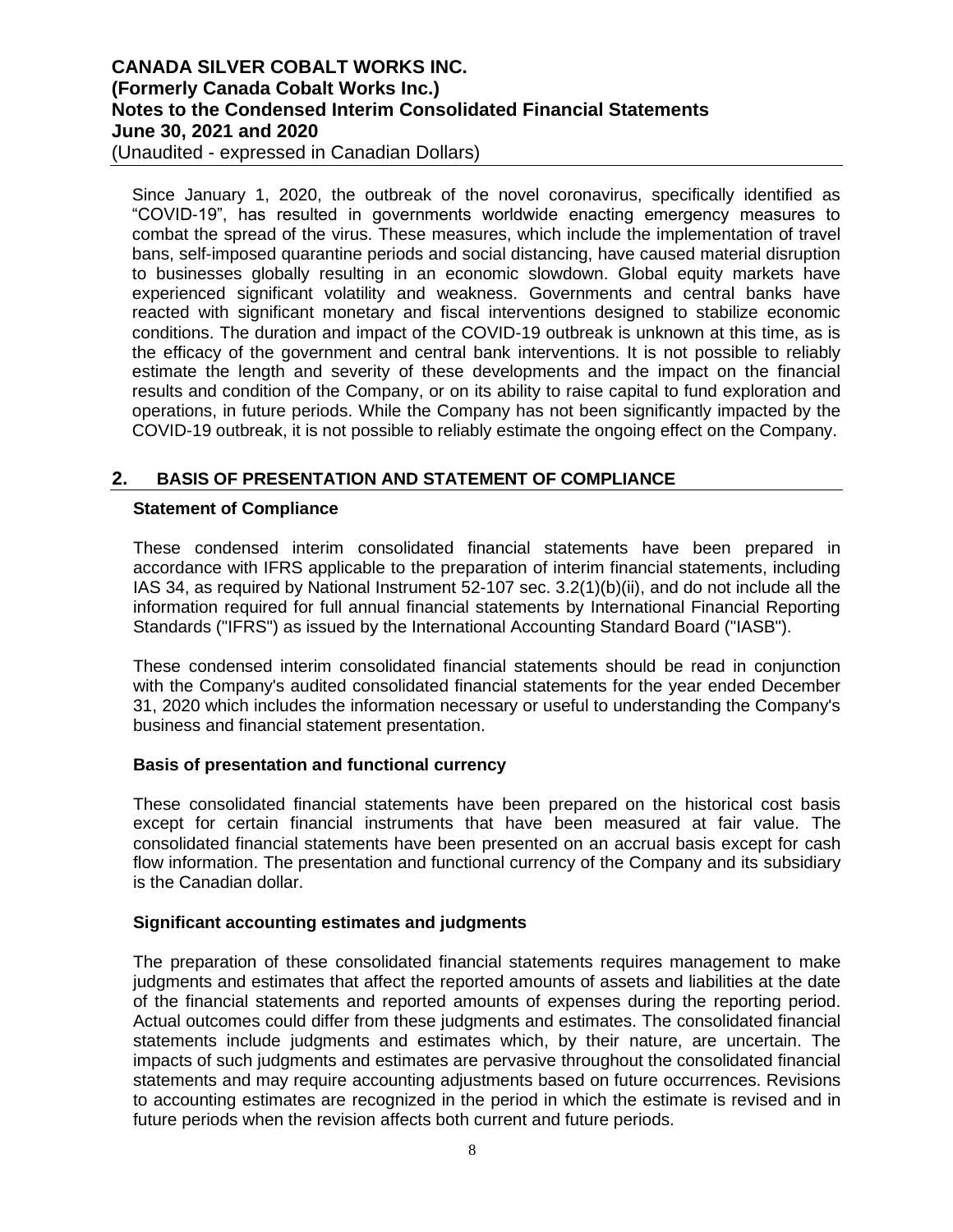## **CANADA SILVER COBALT WORKS INC. (Formerly Canada Cobalt Works Inc.) Notes to the Condensed Interim Consolidated Financial Statements June 30, 2021 and 2020** (Unaudited - expressed in Canadian Dollars)

In the process of applying the Company's accounting policies, management has made the same judgments, estimates, and assumptions which were set out in the Company's audited financial statements for the year ended December 31, 2020.

## **3. SIGNIFICANT ACCOUNTING POLICIES**

The accounting policies applied in these condensed interim consolidated financial statements are based on IFRS policies issued and outstanding as of the date the Board of Directors approved these interim financial statements being August 30, 2021. The same accounting policies and methods of computation are followed in these condensed consolidated interim financial statements as those applied in note 3 of the Company's most recent annual consolidated financial statements for the year ended December 31, 2020 and have been consistently applied throughout all periods presented, as if these policies had always been in effect. In addition to the accounting policies applied for the year ended December 31, 2020, the Company's accounting policy on short-term investments is described below. Any subsequent changes to IFRS that are given effect in the Company's annual financial statements for the year ending December 31, 2021 could result in the restatement of these condensed consolidated interim financial statements.

### Short-term investments

The Company's short-term investments are measured at fair value through profit or loss ("FVPL"). Financial assets measured at FVPL are carried at fair value in the statements of financial position with changes in fair value recognized in other income or expense in the consolidated statements of loss. The short-term investments are classified as Level 1 in the fair value hierarchy.

## **4. AMOUNTS RECEIVABLE**

The Company's amounts receivable are comprised of the following:

| Due from Granada Gold Mine Inc.<br>Due from private placement investors |   | <b>June 30,</b><br>2021 | December 31,<br>2020 |              |  |
|-------------------------------------------------------------------------|---|-------------------------|----------------------|--------------|--|
|                                                                         |   | 98,287<br>2,000,000     | S                    | 798,287<br>- |  |
| Sales tax receivable                                                    |   | 274,124                 |                      | 249,912      |  |
| <b>Total</b>                                                            | S | 2,372,411               |                      | 1,048,199    |  |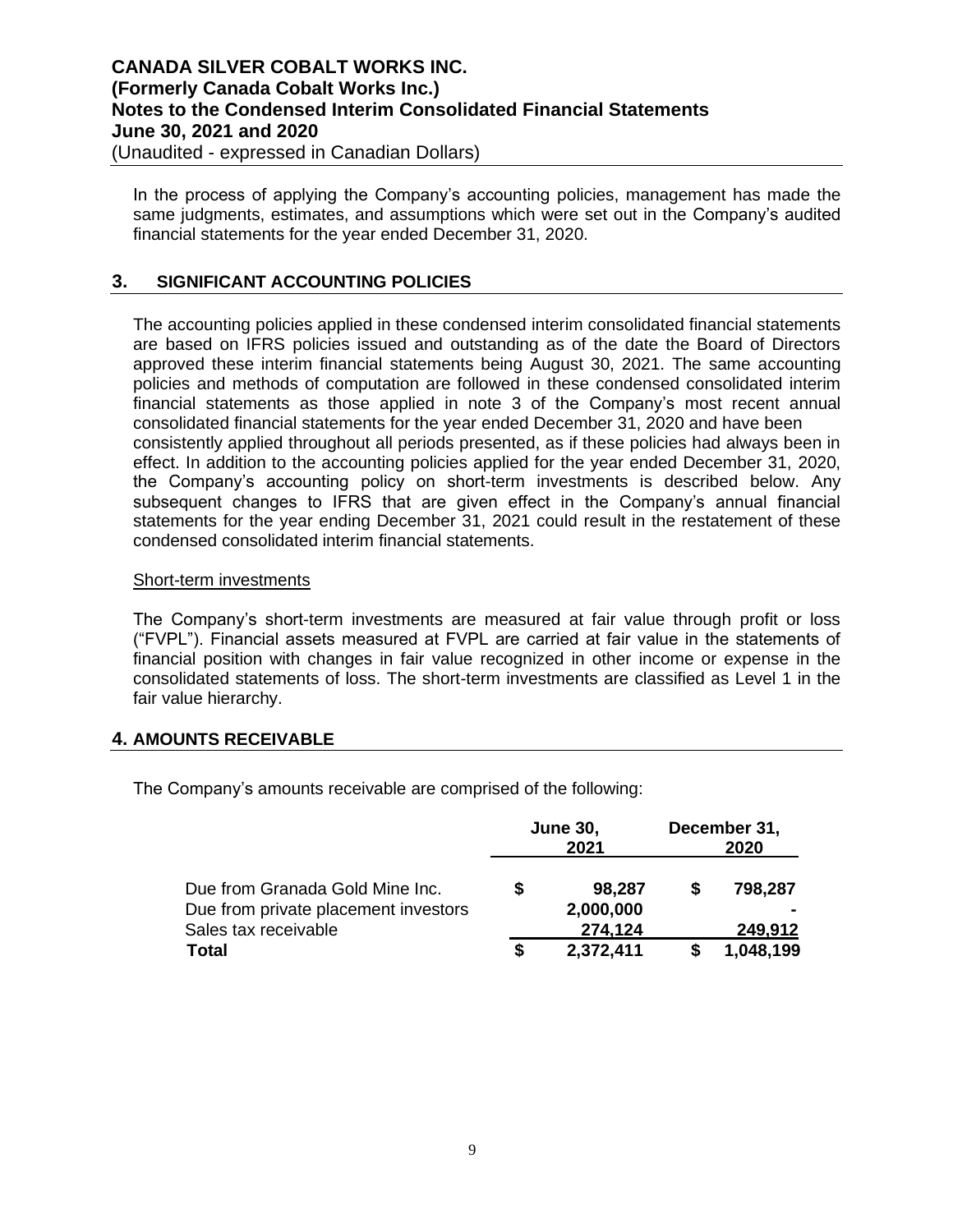## **5. SHORT-TERM INVESTMENTS**

The Company's short-term investments are comprised of the following:

|                                             |           | As at June 30, 2021 |  |  |
|---------------------------------------------|-----------|---------------------|--|--|
|                                             | Cost      | <b>Fair Value</b>   |  |  |
|                                             | J         |                     |  |  |
| Granada Gold Mine Inc.<br>10,500,000 shares | 2,193,250 | 1,522,500           |  |  |
| <b>Total short-term investments</b>         | 2,193,250 | 1,522,500           |  |  |

During the six months ended June 30, 2021 the Company acquired 10,500,000 shares of Granada Gold Mine Inc. ("Granada"), a related party and shareholder of the Company, with which there are four common directors and three common officers. 500,000 shares were acquired on secondary markets between February 5 and February 9, 2021 at prices between \$0.18 and \$0.20 per share. 5,000,000 units were acquired through a private placement on February 23, 2021 at \$0.20 per unit. Each unit comprising one common share of the Granada and one share purchase warrant. Each whole warrant entitling the Company to purchase one additional common share of Granada at an exercise price of \$0.22 per share for a period of three years from closing. 5,000,000 shares were acquired through the exercise of 5,000,000 common share purchase warrants at an exercise price of \$0.22 per warrant.

## **6. ASSET ACQUISITION**

On July 31, 2020, the Company acquired the assets of PolyMet Resources Inc. ("PolyMet"), consisting primarily of an assay laboratory and bulk sampling plant located in Cobalt, Ontario. The asset acquisition was affected through Temiskaming Testing Laboratories Inc., a whollyowned subsidiary of CCW. In payment for the assets, CCW issued 690,409 common shares and 690,409 common share purchase warrants to PolyMet. Each warrant entitles PolyMet to acquire one additional common share of CCW at a price of \$0.50 for a period of two years. CCW also assumed outstanding liabilities of PolyMet in an amount of \$346,304.

Total consideration paid:

| Assumption of accounts Payable | \$346,304   |
|--------------------------------|-------------|
| Common shares                  | \$407,341   |
| Warrants                       | \$212,370   |
| Transaction costs              | \$98,182    |
| Total                          | \$1,064,197 |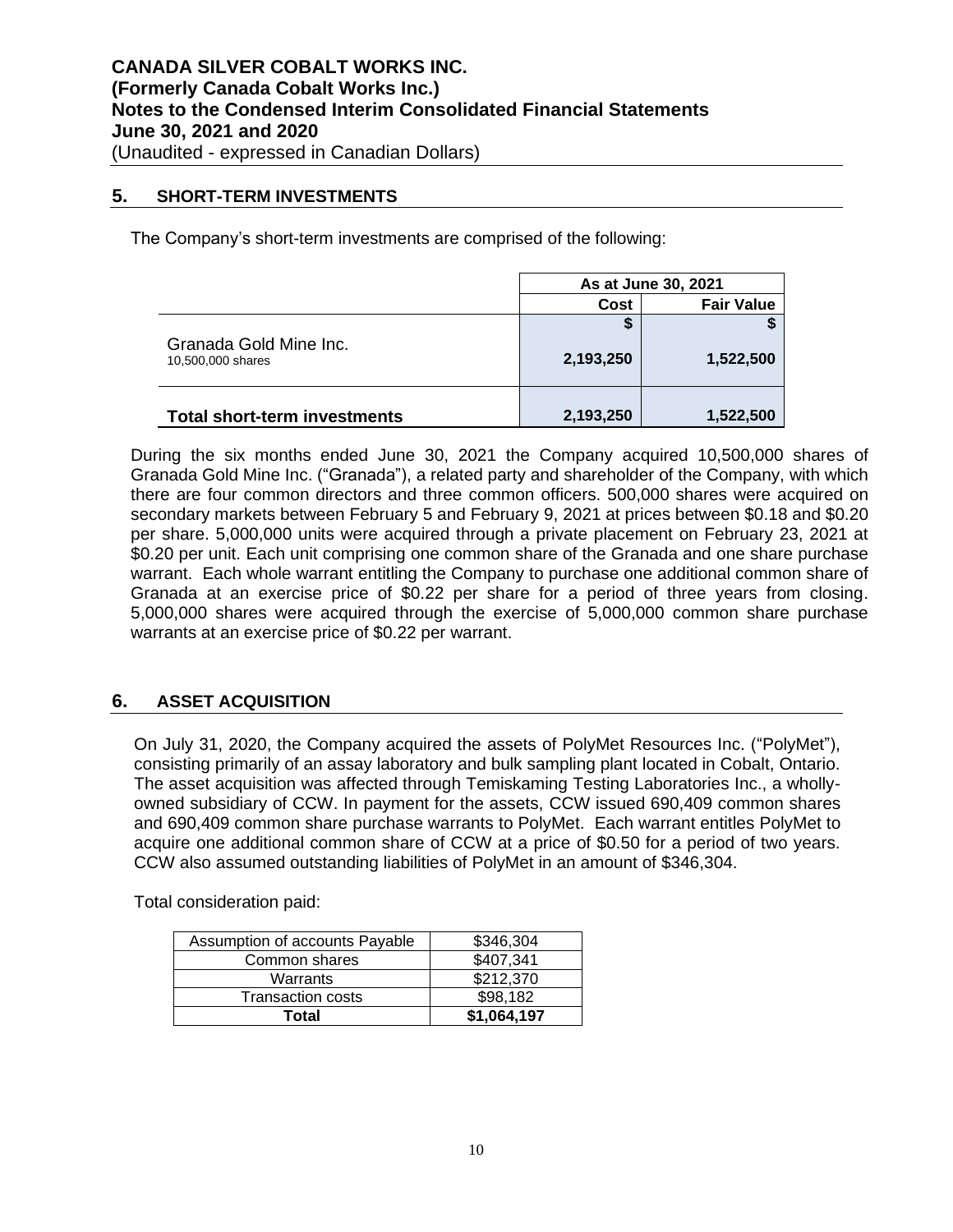The purchase price has been allocated to the value of the land, and the plant (machinery and equipment) acquired as follows:

| Land                    | \$210,312   |
|-------------------------|-------------|
| Machinery and Equipment | \$853,885   |
| Total                   | \$1,064,197 |

## **7. EXPLORATION AND EVALUATION PROJECTS**

### **Castle Silver Mine Project, Ontario**

CCW holds a 100% interest in certain claims and parcels located in the Haultain and Nicol townships of Ontario. The property is subject to a sliding scale royalty on silver production which will start from 3% when the price of silver is US\$15 or lower per troy ounce and up to 5% when the price of silver is greater than US\$30 per troy ounce and a 5% gross overriding royalty on the sale of products derived from the property with a minimum annual payment of \$15,000 in the form of royalties on all future production from the property and a 1% NSR.

### **Castle East Property, Ontario**

On July 10, 2020, CCW entered into a Purchase and Sale Agreement with Granada, a related party with which there are four common directors and three common officers, pursuant to which the Company repurchased from Granada a back-in option on five mining leases at Castle East, forming part of the Castle mine property near Gowganda, Ontario. In payment, CCW issued 2,941,000 common shares to Granada. Each of the shares were accompanied by one common share purchase warrant. Each warrant entitles Granada to acquire one additional common share of CCW for \$0.55 for a period of five years. The common shares issued were valued at \$1,764,600 based on a common share price of \$0.55, and the common share purchase warrants were valued at \$1,293,503 for total consideration of \$3,058,103. The warrants value is based on the Black Scholes option pricing model, using the following assumptions: share price of \$0.55, an average exercise price of \$0.55, risk free interest rate of 0.38%, expected life of warrants of 5 years, expected volatility rate of 114%, and expected dividend rate of 0%.

#### **Beaver Property, Ontario**

The Company holds a 100% interest in the Beaver and Violet cobalt and silver properties located in the township of Coleman, in northern Ontario, which are subject to a 3% NSR royalty. Each 1% can be purchased for \$1,500,000.

#### **B2 Property, Quebec**

On October 30, 2020, the Company entered into an option agreement with MagNor Resources ("MagNor") dated October 26, 2020 whereby CCW may earn an undivided 100% interest, subject to a 2% NSR, in MagNor's B2 property, of which 1% can be repurchased for \$1,400,000. The property has 12 claims. Pursuant to the terms of the agreement, the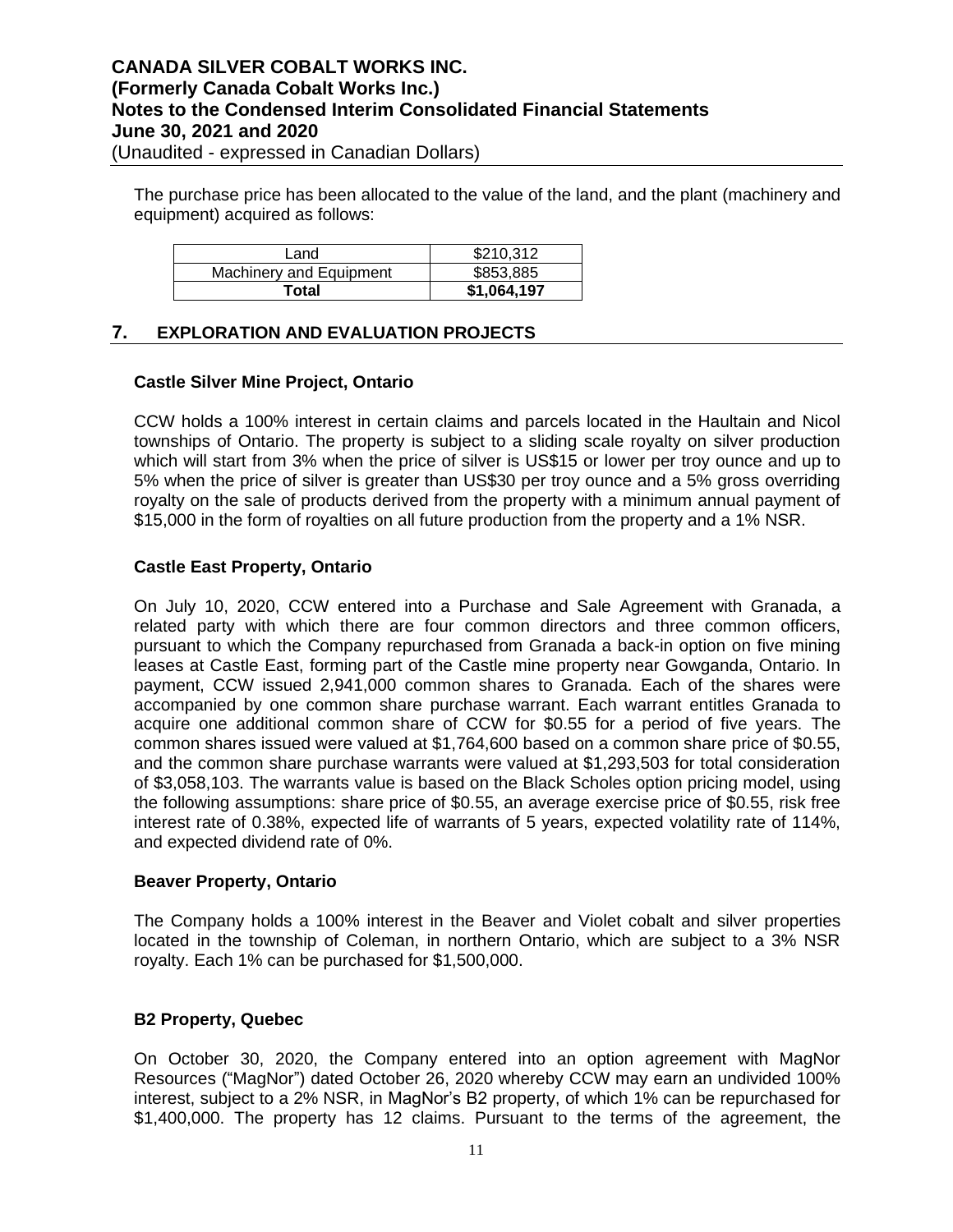(Unaudited - expressed in Canadian Dollars)

Company may exercise the option with MagNor as follows:

- On closing, making a payment of \$62,500 (120,238 shares were issued on November 9, 2020 to fulfill this obligation);
- 24 months from closing, making a payment of \$62,500;
- 36 months from closing, making a payment of \$62,500; and
- 36 months from closing, incurring an aggregate of \$100,000 in exploration expenditures on the Ni Cu property

Each of the payments to MagNor can be made in cash or through the issuance of the Company's common shares at a price per common share equal to the volume weighted average trading price of the Company's shares on the TSX Venture Exchange for the ten (10) trading days immediately preceding the issue date, at the option of the Company.

The following table shows exploration and evaluation expenses incurred by property:

| Three months ended June 30, 2021 | Castle    | Beaver & |          |          |           |
|----------------------------------|-----------|----------|----------|----------|-----------|
|                                  | Silver    | Violet   | Sudbury  | Quebec   |           |
|                                  | Property  | Property | Property | Property | Total     |
|                                  |           | \$       |          |          |           |
| Acquisition costs                | 3,110     |          | 1,500    | 32,238   | 36.848    |
| Assay and testing                | 168,856   |          |          |          | 168,856   |
| Depreciation                     | 64,951    |          |          |          | 64,951    |
| <b>Drilling</b>                  | 980.725   |          |          |          | 980,725   |
| <b>Facility expenses</b>         | 99,057    |          |          |          | 99,057    |
| Consulting and professional fees | 78,037    | 500      | 1,569    | 9,933    | 90,039    |
| Geology, geophysics and surveys  | 224,951   | 500      | 103,880  | 310,900  | 640,231   |
| Labour                           | 211,665   |          |          |          | 211,665   |
| Environmental                    | 123,764   | -        |          |          | 123,764   |
| Taxes, permits and licensing     |           |          |          |          |           |
|                                  |           |          |          |          |           |
|                                  |           |          |          |          |           |
|                                  | 1,955,187 | 1,000    | 106,949  | 353,071  | 2,416,207 |

| Three months ended June 30, 2020 | Castle<br>Silver | Beaver &<br>Violet | Sudbury  | Quebec   |              |
|----------------------------------|------------------|--------------------|----------|----------|--------------|
|                                  | Property         | Property           | Property | Property | <b>Total</b> |
|                                  |                  | \$.                | S        | \$.      |              |
| <b>Acquisition costs</b>         |                  |                    |          |          |              |
| Assay and testing                | 15,166           |                    |          |          | 15,166       |
| Depreciation                     | 29,110           |                    |          |          | 29,110       |
| <b>Drilling</b>                  | 54,504           |                    |          |          | 54,504       |
| Facility expenses                | 100,366          |                    |          |          | 100,366      |
| Consulting and professional fees | 93,285           |                    |          |          | 93,285       |
| Geology, geophysics and surveys  | 149,744          |                    | -        |          | 149,744      |
| Labour                           | 59,157           |                    |          |          | 59,157       |
| Environmental                    |                  |                    |          |          |              |
| Taxes, permits and licensing     | (15, 258)        |                    |          |          | (15, 258)    |
|                                  |                  |                    |          |          |              |
|                                  | 486,074          |                    |          |          | 486,074      |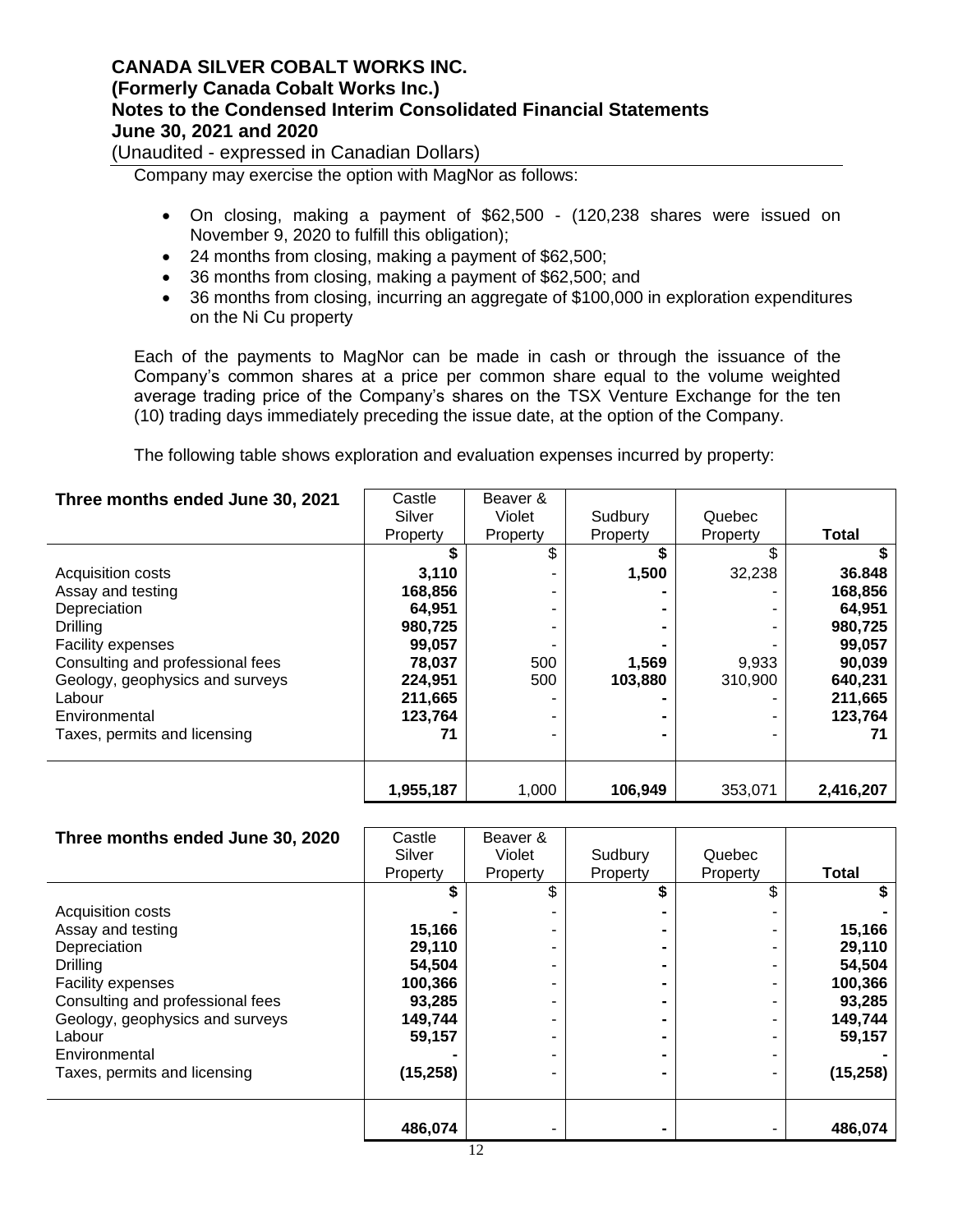(Unaudited - expressed in Canadian Dollars)

| Six months ended June 30, 2021   | Castle    | Beaver & |          |          |           |
|----------------------------------|-----------|----------|----------|----------|-----------|
|                                  | Silver    | Violet   | Sudbury  | Quebec   |           |
|                                  | Property  | Property | Property | Property | Total     |
|                                  |           | \$       |          | \$.      |           |
| Acquisition costs                | 9,129     |          | 1,548    | 61,593   | 72,270    |
| Assay and testing                | 188,048   |          |          |          | 188,048   |
| Depreciation                     | 134,153   |          |          |          | 134,153   |
| <b>Drilling</b>                  | 2,034,665 |          |          |          | 2,034,665 |
| Facility expenses                | 250,947   |          |          |          | 250,947   |
| Consulting and professional fees | 210,519   | 3,191    | 4,502    | 24,531   | 242,743   |
| Geology, geophysics and surveys  | 320,736   | 2,500    | 186,884  | 457,296  | 967,416   |
| Labour                           | 415,470   |          |          |          | 415,470   |
| Environmental                    | 167,712   |          |          |          | 167,712   |
| Taxes, permits and licensing     | 993       | 97       |          |          | 1,090     |
|                                  |           |          |          |          |           |
|                                  |           |          |          |          |           |
|                                  | 3,732,372 | 5,788    | 192,934  | 543,420  | 4,474,514 |

| Six months ended June 30, 2020   | Castle    | Beaver & |                |          |              |
|----------------------------------|-----------|----------|----------------|----------|--------------|
|                                  | Silver    | Violet   | Sudbury        | Quebec   |              |
|                                  | Property  | Property | Property       | Property | <b>Total</b> |
|                                  |           | \$       | \$             | \$       |              |
| Acquisition costs                | 92,895    |          |                |          | 92,895       |
| Assay and testing                | 47,443    |          |                |          | 47,443       |
| Depreciation                     | 259,838   |          |                |          | 259,838      |
| <b>Drilling</b>                  | 261,930   |          |                |          | 261,930      |
| Facility expenses                | 210,392   | -        | $\blacksquare$ |          | 210,392      |
| Consulting and professional fees | 389,040   |          | $\blacksquare$ |          | 389,040      |
| Geology, geophysics and surveys  | 164,815   |          | -              |          | 164,815      |
| Labour                           |           |          |                |          |              |
| Environmental                    | (8, 242)  |          |                |          | (8, 242)     |
| Taxes, permits and licensing     |           |          | -              |          |              |
|                                  |           |          |                |          |              |
|                                  |           |          |                |          |              |
|                                  | 1,418,110 |          |                |          | 1,418,110    |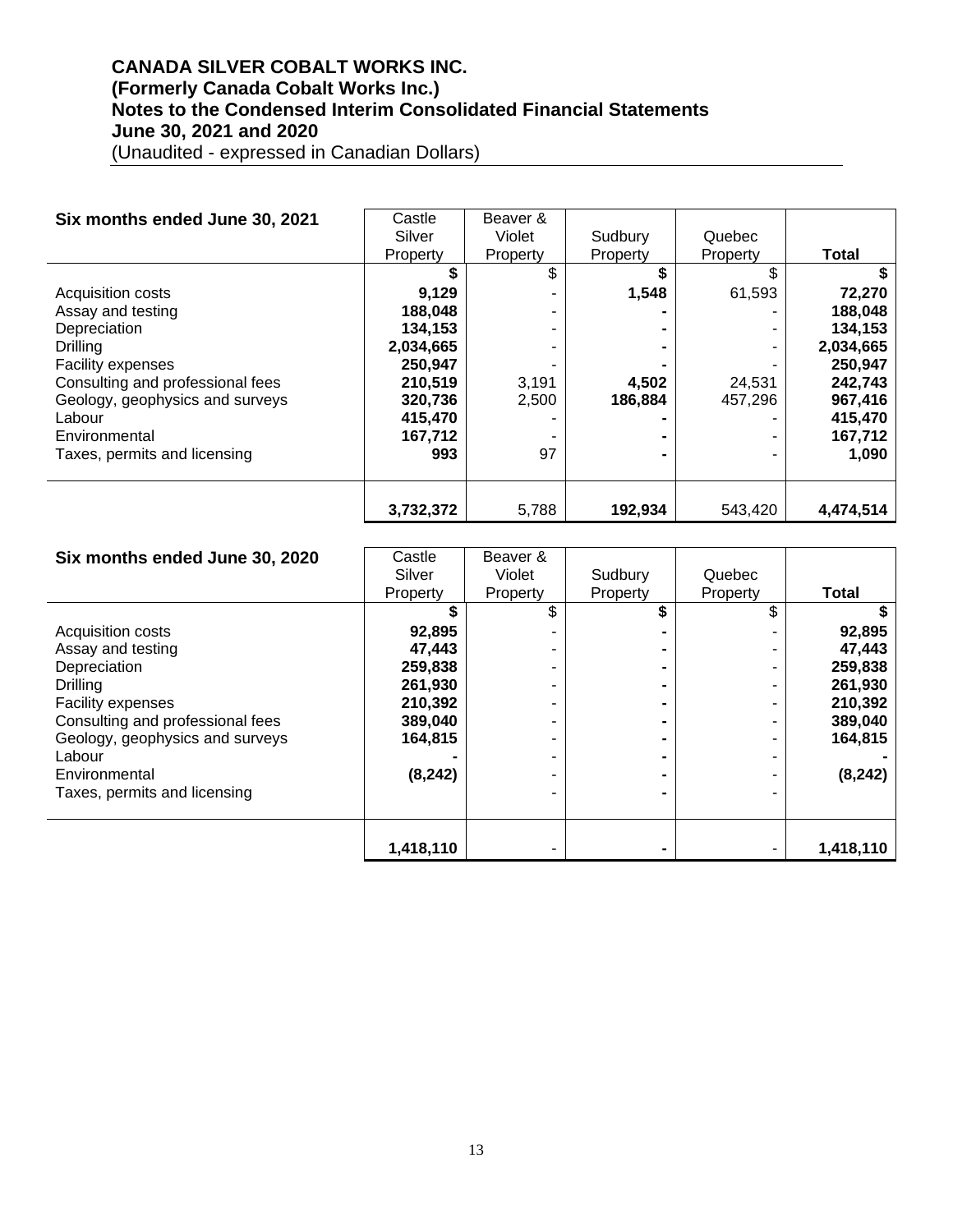## **8. PROPERTY, PLANT, AND EQUIPMENT**

|                          | Land    | Building,   |          |           |
|--------------------------|---------|-------------|----------|-----------|
|                          |         | machinery & |          |           |
|                          |         | equipment   | Vehicles | Total     |
|                          | \$      |             | S.       | \$        |
| <b>COST</b>              |         |             |          |           |
|                          |         |             |          |           |
| As at December 31, 2019  |         | 398,589     |          | 398,589   |
| <b>Additions</b>         | 210,312 | 1,198,301   | 211,988  | 1,620,601 |
| As at December 31, 2020  | 210,312 | 1,596,890   | 211,988  | 2,019,190 |
| Additions                |         | 329,005     |          | 329,005   |
|                          |         |             |          |           |
| As at June 30, 2021      | 210,312 | 1,925,895   | 211,988  | 2,348,194 |
|                          |         |             |          |           |
| <b>ACCUMULATED</b>       |         |             |          |           |
| <b>AMORTIZATION</b>      |         |             |          |           |
|                          |         |             |          |           |
| As at December 31, 2019  |         | 111,252     |          | 111,252   |
| Accumulated amortization |         |             |          |           |
|                          |         | 117,382     | 15,895   | 133,277   |
| As at December 31, 2020  |         | 228,634     | 15,895   | 244,529   |
| Accumulated amortization |         | 105,842     | 28,311   | 134,153   |
|                          |         |             |          |           |
| As at June 30, 2021      |         | 334,476     | 44,206   | 378,682   |
|                          |         |             |          |           |
| <b>NET BOOK VALUE</b>    |         |             |          |           |
|                          |         |             |          |           |
| As at December 31, 2019  |         | 287,337     |          | 287,337   |
| As at December 31, 2020  | 210,312 | 1,368,254   | 196,093  | 1,774,659 |
| As at June 30, 2021      | 210,312 | 1,591,419   | 167,782  | 1,969,513 |

Equipment with a total cost of \$nil (full-year 2020 – \$196,696) was purchased during the six months ended June 30, 2021 from companies controlled by the CEO of the Company, who is also a director of the Company. Equipment with a total cost of \$nil (full-year 2020: \$131,970) was purchased during the six months ended June 30, 2021 from Granada, a related party with which there are four common directors and three common officers.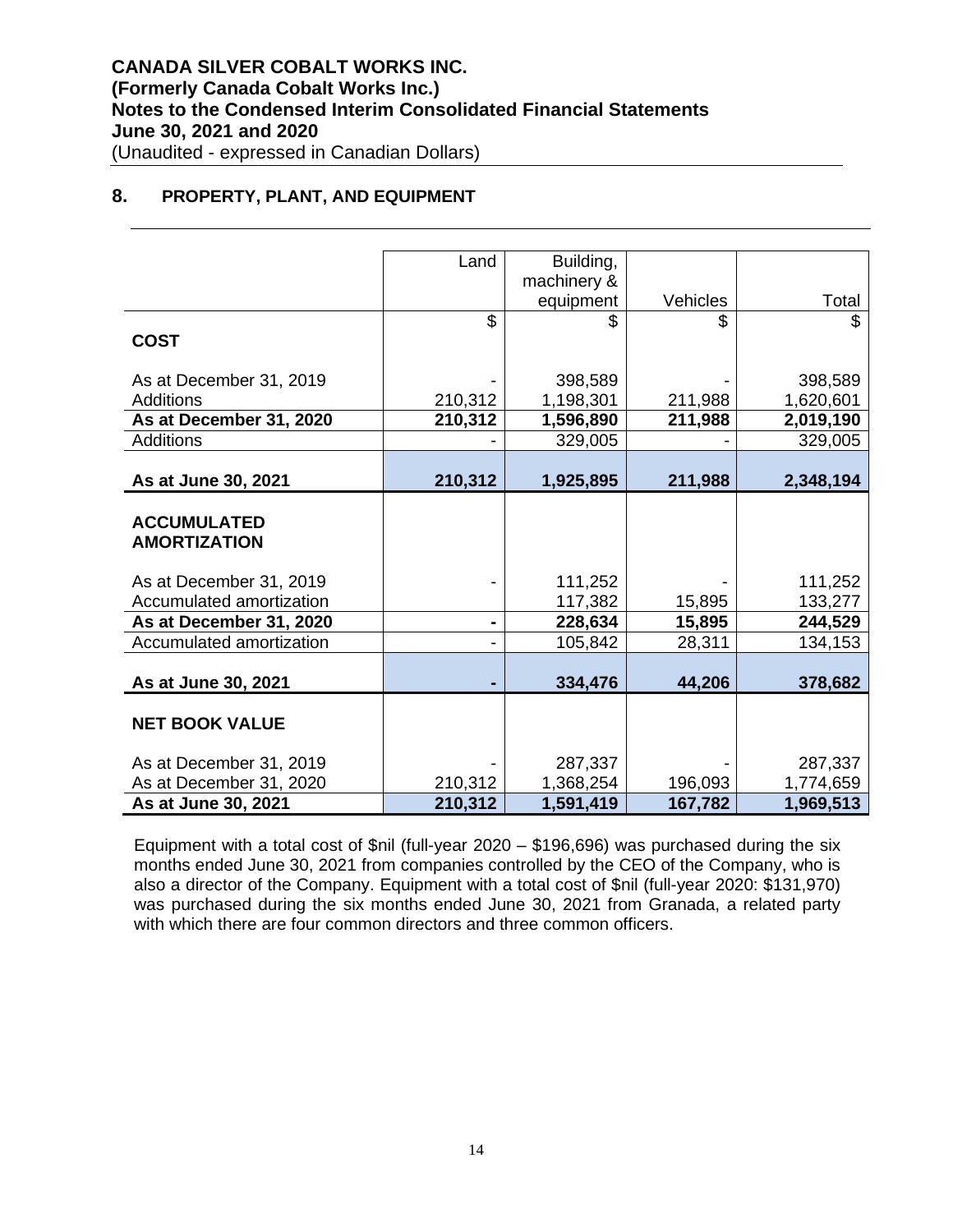## **9. SHARE CAPITAL**

## **9.1 Authorized share capital**

The Company has an authorized share capital of an unlimited number of shares with no par value.

As at June 30, 2021, the Company had 127,926,346 common shares issued and outstanding (June 30, 2020: 95,806,488).

#### **9.2 Share issuance**

### **a). Private Placements**

- 1. On June 15, 2020, the Company closed a flow-through private placement with strategic investors, raising gross proceeds of \$1,200,000 by issuing 2,000,000 units at a price of \$0.60 per FT Unit. Each FT Unit comprises one flow-through common share of the Company and one half of one share purchase warrant. Each whole warrant will entitle the holder thereof to purchase one additional common share of the Company at an exercise price of \$0.70 per share, for a period of two years from closing. In connection with the private placement the Company paid finder fees in the amount of \$94,000 and issued 156,665 finder warrants. The finder warrants are on the same terms as the financing warrants and have been recorded at an estimated value of \$40,031, based on the Black Scholes option pricing model, using the following assumptions: share price of \$0.50, an exercise price of \$0.70, risk free interest rate of 0.29%, expected life of warrants of 2 years, expected volatility rate of 93% and expected dividend rate of 0%.
- 2. Between August 14 and September 2, 2020, the Company closed a non-brokered private placement financing, raising gross proceeds of \$6,743,730 by the issue of 12,261,327 units at \$0.55 per unit. Each unit is comprised of one common share of the Company and one common share purchase warrant. Each warrant will entitle the holder thereof to purchase one additional common share of the Company at an exercise price of \$0.65 per share, for a period of three years from closing. Finder fees in the amount of \$123,148 and the issuance of 223,904 finder warrants were paid in connection with the private placement. The finder warrants are on the same terms as the financing warrants and have been recorded at an estimated value of \$40,453, based on the Black Scholes option pricing model, using the following assumptions: share price of \$0.37, an average exercise price of \$0.65, risk free interest rate of 0.28%, expected life of warrants of 3 years, expected volatility rate of 98% and expected dividend rate of 0%. Related parties participated in the financing for a total of \$109,012 of the proceeds.
- 3. On November 25, 2020, the Company closed a non-brokered FT private placement by way of issuing 4,288,778 FT units at a price of \$0.63 per FT unit raising gross proceeds of \$2,701,930. The Company also issued 3,308,824 Quebec FT units at a price of \$0.68 per Quebec FT Unit raising gross proceeds \$2,250,000. The Company raised a total of \$4,951,930. Each FT unit and Quebec FT unit is comprised of one flow-through common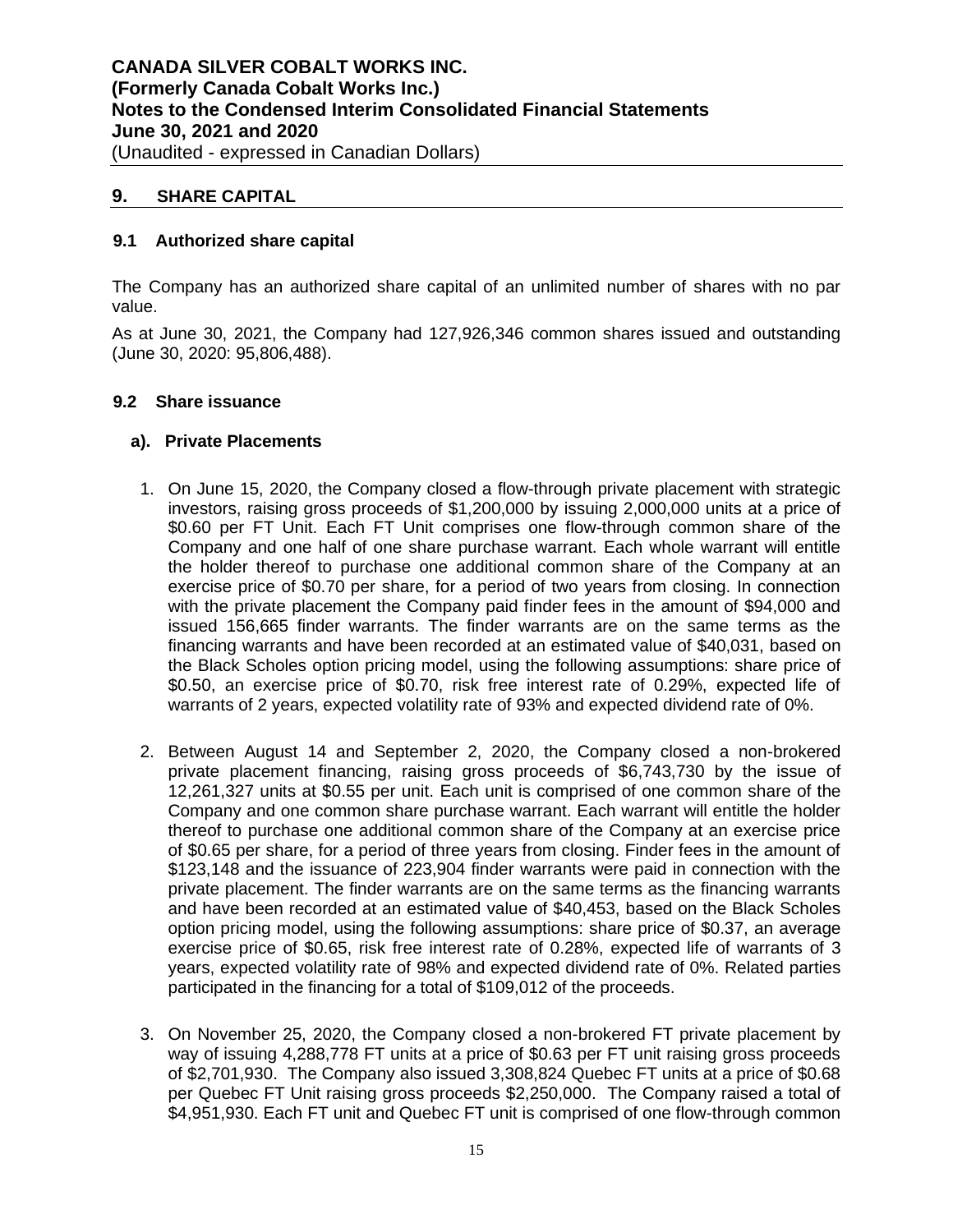(Unaudited - expressed in Canadian Dollars)

share of the Company and one half of a share purchase warrant. Each whole warrant will entitle the holder thereof to purchase one additional common share of the Company at an exercise price of \$0.80 per share, for a period of two years from closing. Finder fees in the amount of \$129,304 and the issuance of 198,533 finder warrants were paid in connection with the FT and Quebec FT private placement. The finder warrants are on the same terms as the financing warrants and have been recorded at an estimated value of \$37,141, based on the Black Scholes option pricing model, using the following assumptions: share price of \$0.53, an exercise price of \$0.80, risk free interest rate of 0.27%, expected life of warrants of 2 years, expected volatility rate of 87% and expected dividend rate of 0%.

- 4. On April 7, 2021, the Company closed a flow-through private placement, raising gross proceeds of \$950,000 by issuing 2,021,276 units at a price of \$0.47 per FT Unit. Each FT Unit comprises one flow-through common share of the Company and one half of one share purchase warrant. Each whole warrant entitles the holder thereof to purchase one additional common share of the Company at an exercise price of \$0.58 per share, for a period of two years from closing. In connection with the private placement the Company paid finder fees in the amount of \$66,500 and issued 141,490 finder warrants. The finder warrants are on the same terms as the financing warrants and have been recorded at an estimated value of \$20,026, based on the Black Scholes option pricing model, using the following assumptions: share price of \$0.40, an exercise price of \$0.58, risk free interest rate of 0.23%, expected life of warrants of 2 years, expected volatility rate of 85% and expected dividend rate of 0%.
- 5. On June 29, 2021, the Company closed a flow-through private placement, raising gross proceeds of \$2,000,000 by issuing 2,941,176 Quebec flow-through units ("QFT Unit") at a price of \$0.51 per QFT Unit, and 1,063,830 flow-through units ("FT Unit") at a price of \$0.47 per FT Unit. Each QFT Unit and FT Unit comprises one flow-through common share of the Company and one half of one share purchase warrant. Each whole warrant entitles the holder thereof to purchase one additional common share of the Company at an exercise price of \$0.60 per share, for a period of two years from closing. In connection with the private placement the Company paid finder fees in the amount of \$140,000 and issued 280,350 finder warrants. The finder warrants are on the same terms as the financing warrants and have been recorded at an estimated value of \$35,517, based on the Black Scholes option pricing model, using the following assumptions: share price of \$0.40, an exercise price of \$0.60, risk free interest rate of 0.44%, expected life of warrants of 2 years, expected volatility rate of 83% and expected dividend rate of 0%. Included in amounts receivable at June 30, 2021 is share proceeds receivable of \$2,000,000 related to this private placement.

## **b). Exercise of Options**

During the six months ended June 30, 2021, the Company issued 1,068,000 common shares related to the exercise of 1,068,000 stock options at an exercise price between \$0.05 to \$0.45 per share, for total consideration of \$237,150.

#### **c). Exercise of Warrants**

During the six months ended June 30, 2021, the Company issued 15,000 common shares related to the exercise of 15,000 warrants at an exercise price of \$0.55 per share, for total consideration of \$8,250.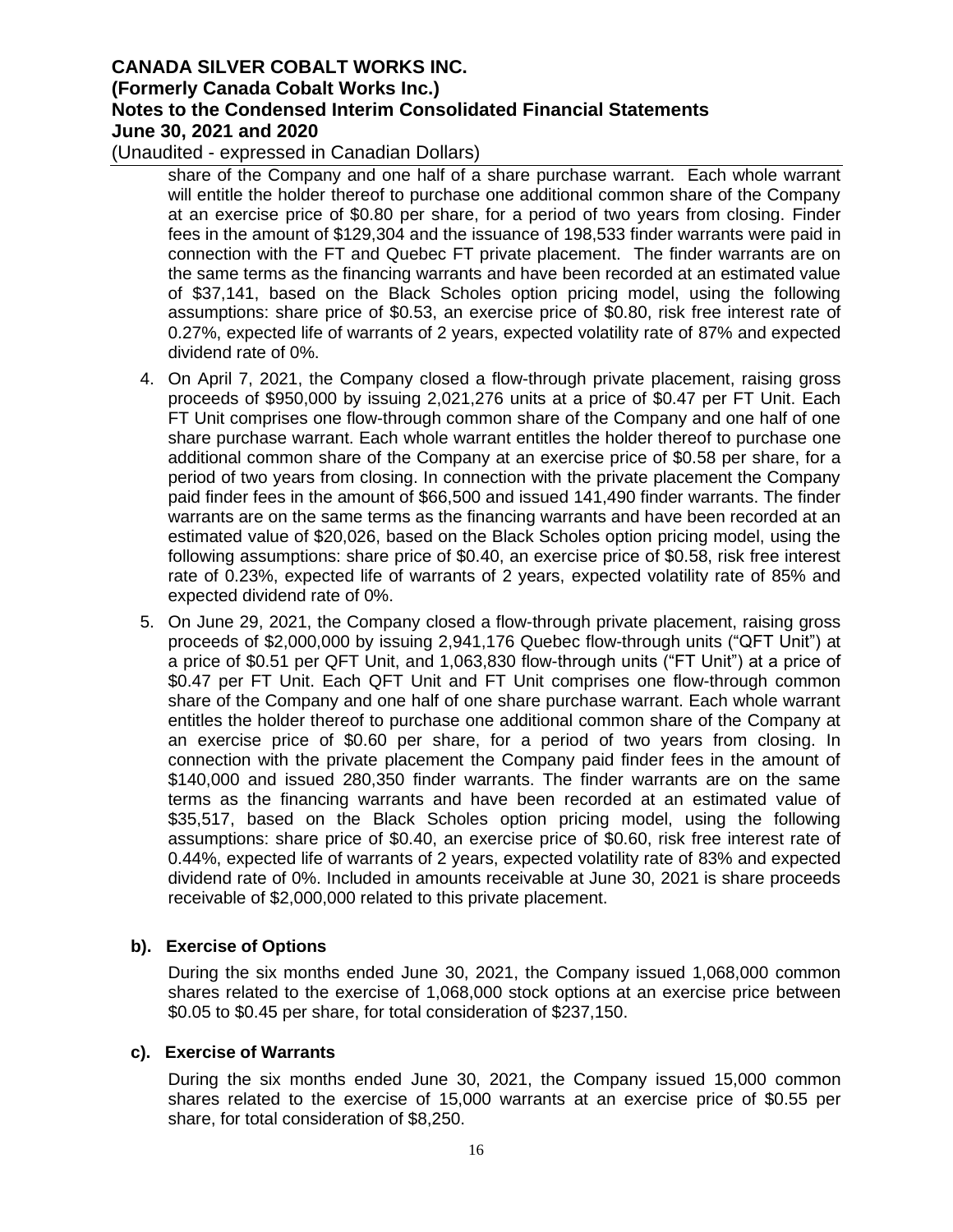### **d). Other**

During the six months ended June 30, 2021 there were no common shares issued by the Company other than for private placements or the exercise of options and warrants.

### **9.3 Stock Option Plan**

The Company has in place a stock option plan (the "Plan") under which officers, directors, employees and consultants are eligible to receive incentive stock options.

The aggregate number of common shares reserved for issuance under the Plan and common shares reserved for issuance under any other share compensation arrangement granted or made available by the Company from time to time may not exceed in aggregate 10% of the Company's common shares issued and outstanding at the time of grant. The term of any options granted under the Plan will be fixed by the Board of Directors and may not exceed ten years, but so long as the Company remains a "Tier 2" issuer under the policies of the Toronto Stock Exchange, options may not exceed a term of five years. The exercise price of options granted under the Plan will be determined by the Board of Directors, provided that it is not lower than the fair market value of the option shares on the date of the grant of the option.

The terms of the plan are as follows:

- (i) the maximum number of shares that can be received by a beneficiary during any 12 month period is limited to 5% of issued and outstanding shares;
- (ii) the maximum number of shares that can be reserved for a consultant during any 12 month period is limited to a 2% of issued and outstanding shares; and
- (iii) the maximum number of shares that can be reserved for a supplier of investor relations services during any 12-month period is limited to 2% of issued and outstanding shares; moreover, the options granted may be exercised on a 12 month period after the grant, at the rate of 25% per quarter.

The following is a summary of the changes in the Company's stock option activities for the six months ended June 30, 2021 and year ended December 31, 2020:

|                                 | June 30, 2021 |                  | December 31, 2020 |           |
|---------------------------------|---------------|------------------|-------------------|-----------|
|                                 |               | <b>Weighted-</b> |                   | Weighted- |
|                                 |               | average          |                   | average   |
|                                 | Number of     | exercise         | Number of         | exercise  |
|                                 | options       | price            | options           | price     |
|                                 |               |                  |                   | \$        |
| Outstanding, beginning of year  | 9,351,000     | 0.343            | 8,073,000         | 0.322     |
| Granted                         | 500,000       | 0.425            | 3,288,000         | 0.370     |
| Exercised                       | (1,068,000)   | 0.245            | (1,910,000)       | 0.252     |
| Expired                         | (1,500,000)   | 0.403            | (100,000)         | 0.520     |
|                                 |               |                  |                   |           |
|                                 |               |                  |                   |           |
| Outstanding, end of period/year | 7,283,000     | 0.350            | 9,351,000         | 0.343     |
| Exercisable, end of period/year | 7,283,000     | 0.350            | 9,351,000         | 0.343     |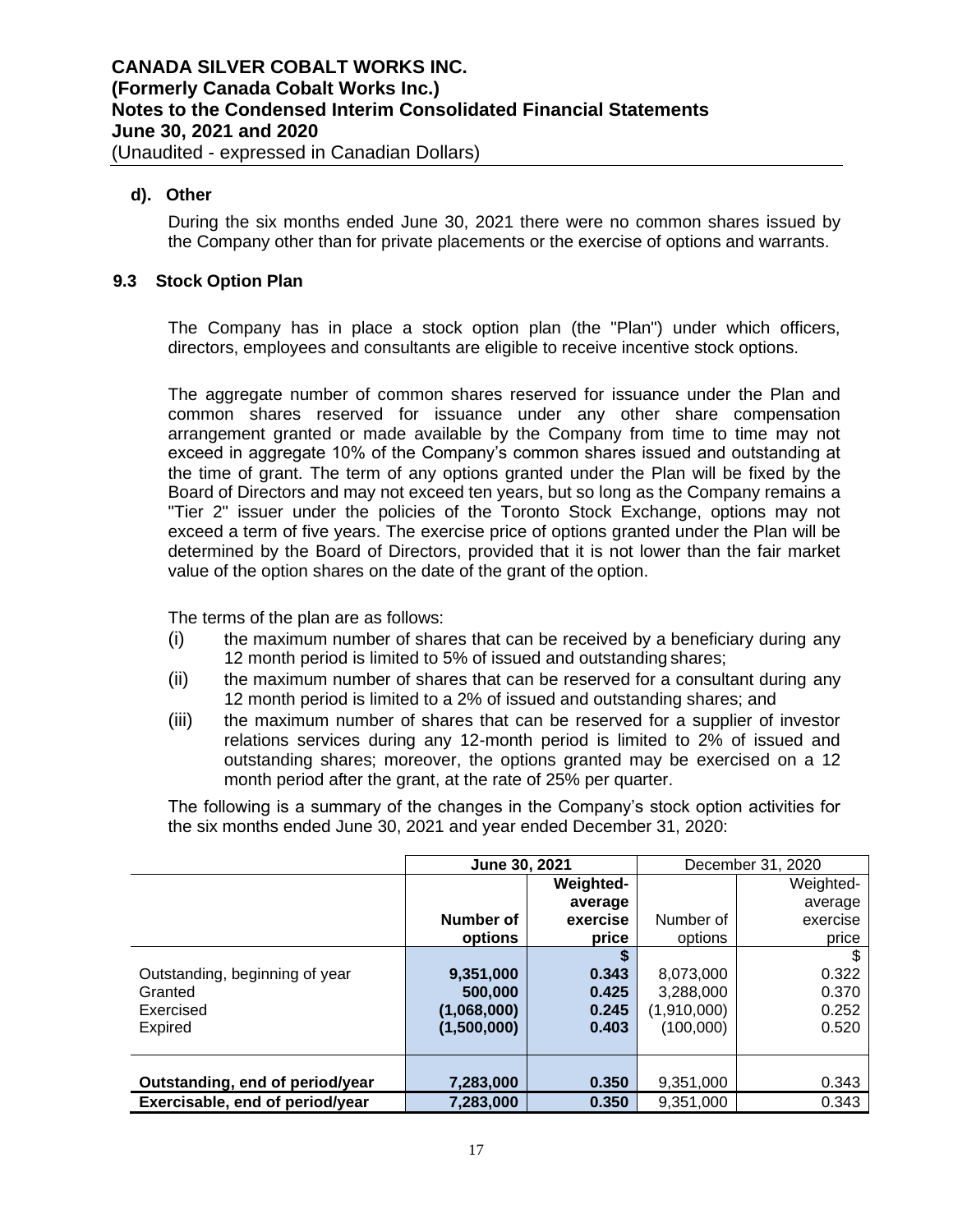## **CANADA SILVER COBALT WORKS INC. (Formerly Canada Cobalt Works Inc.) Notes to the Condensed Interim Consolidated Financial Statements June 30, 2021 and 2020** (Unaudited - expressed in Canadian Dollars)

The following table summarizes information regarding stock options outstanding and exercisable as at June 30, 2021:

| <b>Exercise price</b> | Number of<br>options<br>outstanding | Number of<br>options<br>exercisable | Weighted-<br>average<br>remaining<br>contractual<br>life.<br>(years) | <b>Weighted-</b><br>average<br>exercise<br>price |
|-----------------------|-------------------------------------|-------------------------------------|----------------------------------------------------------------------|--------------------------------------------------|
| <b>Options</b>        |                                     |                                     |                                                                      |                                                  |
| $$0.100 - $0.200$     | 420,000                             | 420,000                             | 1.22                                                                 | 0.185                                            |
| $$0.210 - $0.300$     | 3,050,000                           | 3,050,000                           | 1.53                                                                 | 0.282                                            |
| $$0.310 - $0.400$     | 1,500,000                           | 1,500,000                           | 3.06                                                                 | 0.333                                            |
| $$0.410 - $0.700$     | 2,313,000                           | 2,313,000                           | 4.05                                                                 | 0.479                                            |
| <b>Total</b>          | 7,283,000                           | 7,283,000                           | 2.63                                                                 | 0.350                                            |

The weighted average fair value of the options granted during the six months ended June 30, 2021 was estimated at \$0.334 per option (full-year 2020: \$0.286) at the grant date using the Black-Scholes option pricing model. The weighted average assumptions used for the calculation were:

|                             | <b>June 30,</b> | December 31, |
|-----------------------------|-----------------|--------------|
|                             | 2021            | 2020         |
| Risk free interest rate     | 0.56%           | 0.54%        |
| Expected life               | 3.5 years       | 3.5 years    |
| <b>Expected volatility</b>  | 99.10%          | 102.77%      |
| Share price                 | 0.53            | 0.41         |
| Expected dividend per share | -               |              |

Expected volatility was calculated using historical daily closing share prices for the Company's common shares using the same time period as the life of the option.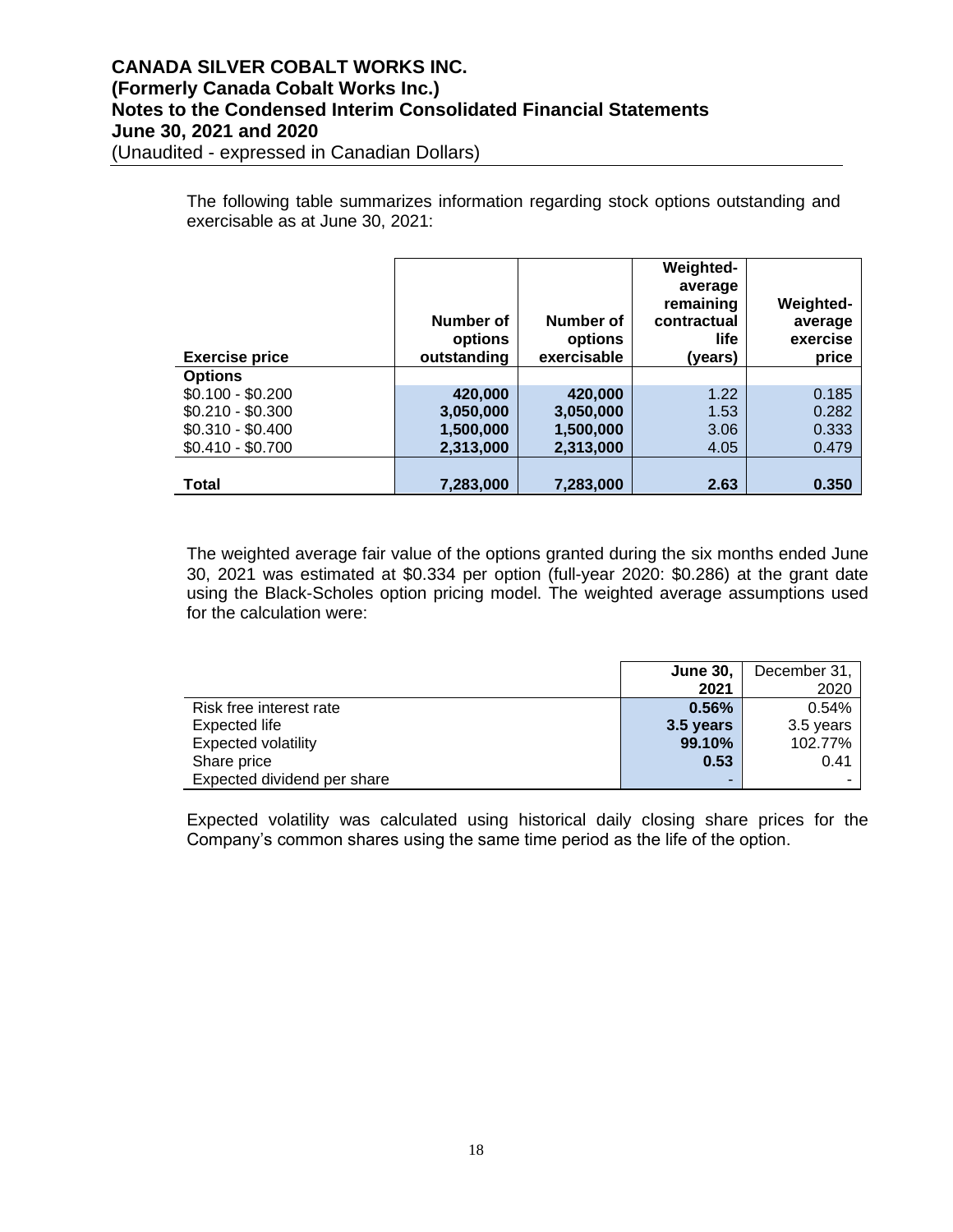#### **9.4 Share purchase warrants**

The following is a summary of the changes in the Company's share purchase warrants for the six months ended June 30, 2021 and year ended December 31, 2020:

|                                       | June 30, 2021 |                  | December 31, 2020 |           |
|---------------------------------------|---------------|------------------|-------------------|-----------|
|                                       |               | <b>Weighted-</b> |                   | Weighted- |
|                                       |               | average          |                   | average   |
|                                       | Number of     | exercise         | Number of         | exercise  |
|                                       | warrants      | price            | warrants          | price     |
|                                       |               |                  |                   |           |
| Outstanding, beginning of period/year | 27, 187, 793  | 0.634            | 10,126,856        | 0.570     |
| Granted                               | 3,434,981     | 0.593            | 21,270,638        | 0.662     |
| Exercised                             | (15,000)      | 0.550            | (3,038,690)       | 0.505     |
| Expired                               |               |                  | (1, 171, 011)     | 0.740     |
|                                       |               |                  |                   |           |
| Outstanding, end of period/year       | 30,607,774    | 0.629            | 27, 187, 793      | 0.739     |

During the six months ended June 30, 2021, in conjunction with private placements, the Company issued a total of 3,434,981 share purchase warrants.

The following table summarizes information regarding share purchase warrants outstanding and exercisable as at June 30, 2021:

| <b>Exercise price</b> | <b>Number of warrants</b><br>outstanding | <b>Weighted-</b><br>average<br>remaining<br>contractual life<br>(vears) | <b>Weighted-</b><br>average<br>exercise<br>price |
|-----------------------|------------------------------------------|-------------------------------------------------------------------------|--------------------------------------------------|
| \$0.50                | 2,876,493                                | 0.42                                                                    | \$0.50                                           |
| \$0.55                | 6,657,071                                | 1.99                                                                    | \$0.55                                           |
| \$0.58                | 1,152,128                                | 1.77                                                                    | \$0.58                                           |
| \$0.60                | 2,282,853                                | 2.00                                                                    | \$0.60                                           |
| \$0.65                | 12,485,231                               | 2.15                                                                    | \$0.65                                           |
| \$0.70                | 1,156,665                                | 0.96                                                                    | \$0.70                                           |
| \$0.80                | 3,997,333                                | 1.41                                                                    | \$0.80                                           |
| <b>Total</b>          | 30.607.774                               | 1.78                                                                    | \$0.629                                          |

The weighted average fair value of the warrants granted during the six months ended June 30, 2021 was estimated at \$0.136 per warrant at the grant date using the Black-Scholes Pricing Model. The weighted average assumptions used for the calculation were:

|                             | June 30 | December 31 |
|-----------------------------|---------|-------------|
|                             | 2021    | 2020        |
| Risk free interest rate     | 0.37%   | 0.30%       |
| Expected life               | 2 years | 3 years     |
| Expected volatility         | 83.82%  | 97.63%      |
| Share price                 | 0.40    | 0.44        |
| Expected dividend per share | -       |             |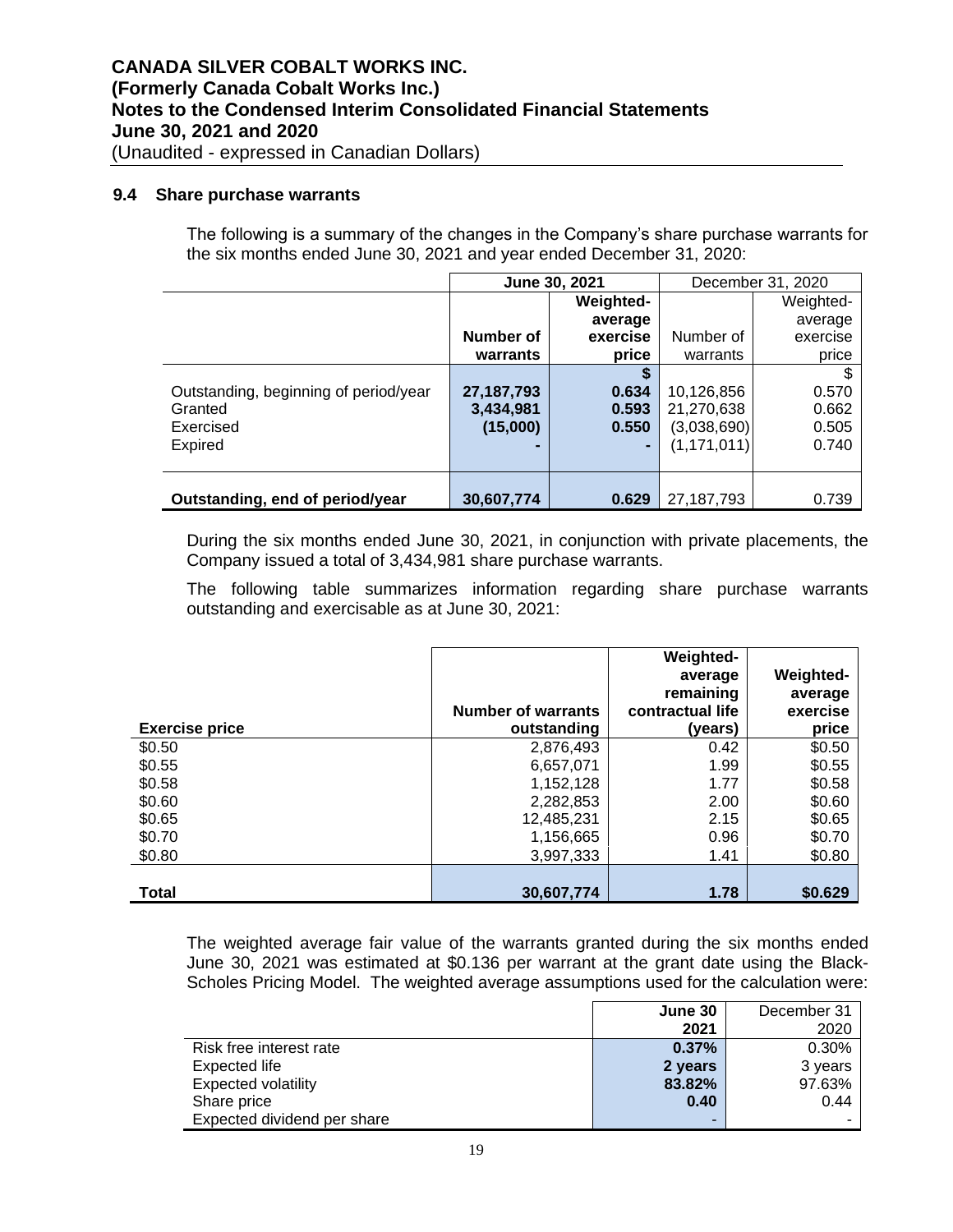Expected volatility was calculated using historical daily closing share prices for the Company's common shares using the same time period as the life of the option.

## **10. RELATED PARTY TRANSACTIONS**

The Company has entered into agreements with officers of the Company and private companies controlled by officers and directors of the Company for management consulting, geological consulting and other services required by the Company.

In accordance with IAS 24, key management personnel are those persons having authority and responsibility for planning, directing and controlling the activities of the Company directly or indirectly, including any directors (executive and non-executive) of the Company.

The remuneration of key management personnel including the CEO, President and COO, CFO, corporate secretary, and directors of the Company for the three months ended June 30, 2021 was \$153,999 (2020 - \$86,714) and share based payments valued at \$31,163 (2020 - \$nil).

The remuneration of key management personnel including the CEO, President and COO, CFO, corporate secretary, and directors of the Company for the six months ended June 30, 2021 was \$310,551 (2020 - \$222,228) and share based payments valued at \$31,163 (2020 - \$183,820).

There were no Directors' fees paid to members of the Board of Directors for the three and six months ended June, 2021 and 2020.

During the six months ended June 30, 2021 the Company received repayment of \$700,000 advanced to Granada, a related party and shareholder of the Company, with which there are four common directors and three common officers.

As at June 20, 2021, there was \$8,927 of amounts payable to Granada (2020 - \$nil), and \$98,287 of amounts receivable from Granada. These amounts are unsecured, non-interest bearing with no fixed terms of repayment.

During the six months ended June 30, 2021 the Company acquired 10,500,000 shares of Granada. 500,000 shares were acquired on secondary markets between February 5 and February 9, 2021 at prices between \$0.18 and \$0.20 per share. 5,000,000 units were acquired through a private placement on February 23, 2021 at \$0.20 per unit. Each unit comprising one common share of the Granada and one share purchase warrant. Each whole warrant entitling the Company to purchase one additional common share of Granada at an exercise price of \$0.22 per share for a period of three years from closing. 5,000,000 shares were acquired through the exercise of 5,000,000 common share purchase warrants at an exercise price of \$0.22 per warrant.

## **11. CAPITAL MANAGEMENT**

The Company's Capital Management policies set out in the Company's annual financial statements for the year ended December 31, 2020 have been applied consistently for the six months ended June 30, 2021.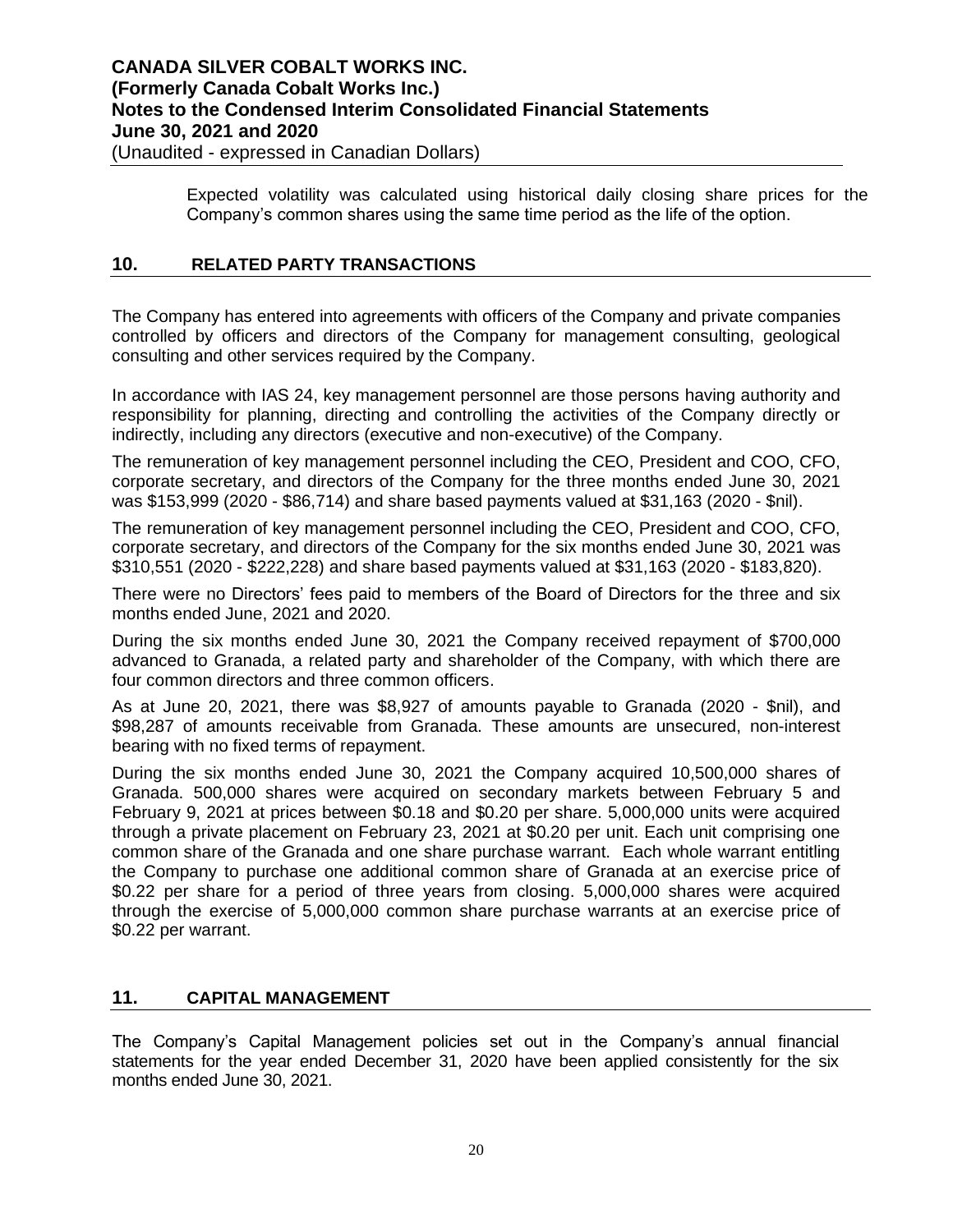## **12. FINANCIAL INSTRUMENTS AND RISK FACTORS**

The Company's risk exposures and the impact on the Company's financial instruments are summarized below:

#### **Credit Risk**

Credit risk is the risk of loss associated with counterparty's inability to fulfill its payment obligations. The Company is exposed to credit risk on its cash and amounts receivable. The Company has deposited its cash with reputable financial institutions, from which management believes the risk of loss is minimized. As at June 30, 2021 and 2020 cash was held with major Canadian financial institutions. Management believes that the risk of loss from amounts receivable is low. See Note 4.

### **Liquidity Risk**

The Company's approach to managing liquidity risk is to ensure that it will have sufficient liquidity to meet liabilities when due. The Company is regularly seeking equity financing as indicated in Note 1. There can be no assurance that the Company will be successful in its efforts to arrange additional financing on terms satisfactory to the Company. If additional financing is raised by the issuance of shares from the treasury of the Company, existing shareholders ownership may be diluted.

#### **Market Risk**

Market risk is the risk of loss that may arise from changes in market factors such as interest rates and commodity and equity prices.

(a) Interest rate risk

The Company is not exposed to interest rate risk as it does not have interest bearing debt.

(b) Commodity price risk

The ability of the Company to develop its mineral properties and the future profitability of the Company is directly related to the market prices of silver, cobalt and nickel.

(c) Share price risk

The Company is exposed to share price risk related to the common shares of Granada. A 10% change in the share price of the Company's short-term investments would result in a corresponding change to net loss in the amount of \$152,500 for the six month period ended June 30, 2021.

#### **Currency Risk**

As the Company transacts business in Canadian dollars, there is minimal foreign currency risk at June 30, 2021 and December 31, 2020.

## **13. COMMITMENTS AND CONTINGENCIES**

#### (a) Environmental Contingencies

The Company's exploration activities are subject to various laws and regulations governing the protection of the environment. These laws and regulations are continually changing and generally becoming more restrictive. The Company has made, and expects to make in the future, expenditures to comply with such laws and regulations.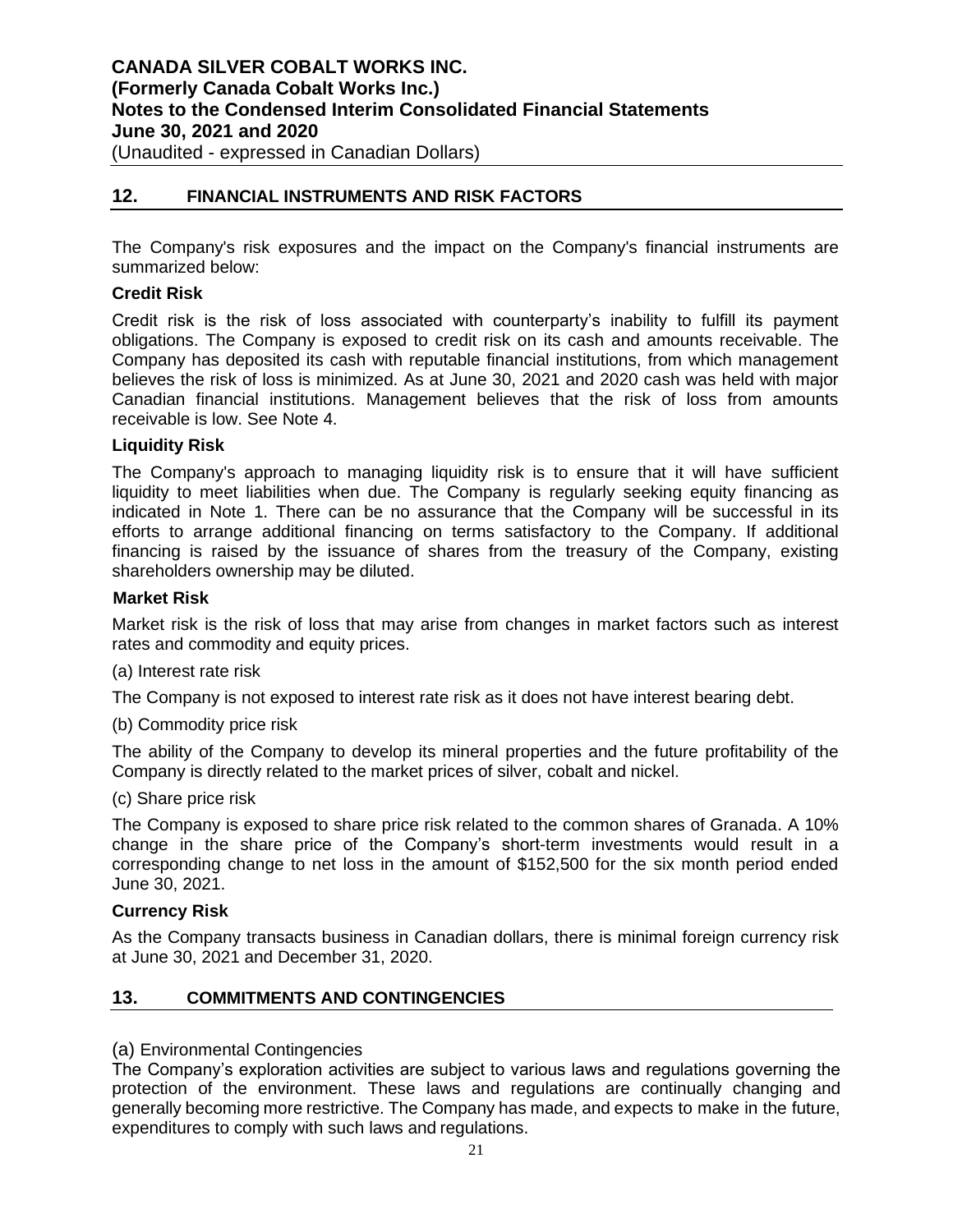(Unaudited - expressed in Canadian Dollars)

### (b) Flow-Through Shares

The Company has indemnified the subscribers of current and previous flow-through share offerings against any tax related amounts that may become payable by the subscribers as a result of the Company not meeting this expenditure commitment. As at June 30, 2021 the Company has a remaining commitment to incur \$1,357,519 of expenses as required under the flow-through share offerings during 2020. These expenses must be incurred prior to December 31, 2021.

### (c) Management Contracts

The Company is party to multiple management contracts. Upon the occurrence of certain events such as a change in control, the contract requires payment of up to \$704,000. As a triggering event has not taken place, the contingent payment has not been reflected in these financial statements.

The Company has entered into a Memorandum of Understanding ("MOU") with the Matachewan First Nation community in connection with certain exploration and evaluation programs in their area; to support the engagement process, 2% of the exploration costs are provided to the First Nation, calculated and paid on an annual basis following the end of the calendar year.

In addition, the Company has entered into a second MOU with both Temagami First Nation and Teme-Augama Nation to provide a framework process for consultation during the life of the project.

The MOUs also include terms outlining environmental protection, employment, training and business opportunities, and mitigation of impacts on the traditional pursuits of the members of the First Nation communities.

## **14. SUBSEQUENT EVENTS**

**On July 28, 2021,** the Company announced it had extended the expiry date of an aggregate 2,093,334 share purchase warrants (the "Warrants") by three years. The 2,093,334 Warrants were due to expire on September 6 and September 13, 2021. The expiry date will be extended by three years and the Warrants will now expire on September 6 and September 13, 2024. All other terms and conditions remain constant.

**On August 3, 2021**, the Company announced that it had entered into an option agreement dated July 28, 2020 to acquire the Eby-Otto Township property from geologist Doug Robinson, P.Eng., and prospector James Reed. The option agreement grants the option to the Company to acquire, over a period of 5 years, 100% of the Property in return for cash payments totalling \$364,000, the issuance of 800,000 common shares of Canada Silver Cobalt Works and incurring a total of \$2.4 million in exploration expenditures on the Property. In addition, Reed and Robinson will retain a 3% royalty if the Company completes the entire option. Canada Silver Cobalt Works will be the operator and will manage all exploration work throughout the term of the option agreement. All shares issued will be subject to a 4 month plus one day hold period in accordance with applicable securities laws.

**On August 17, 2021**, the Company announced that it had has filed a preliminary short form base shelf prospectus with the securities commissions of each of the provinces of Canada except Québec. The base shelf prospectus, when final, will allow Canada Silver Cobalt and/or